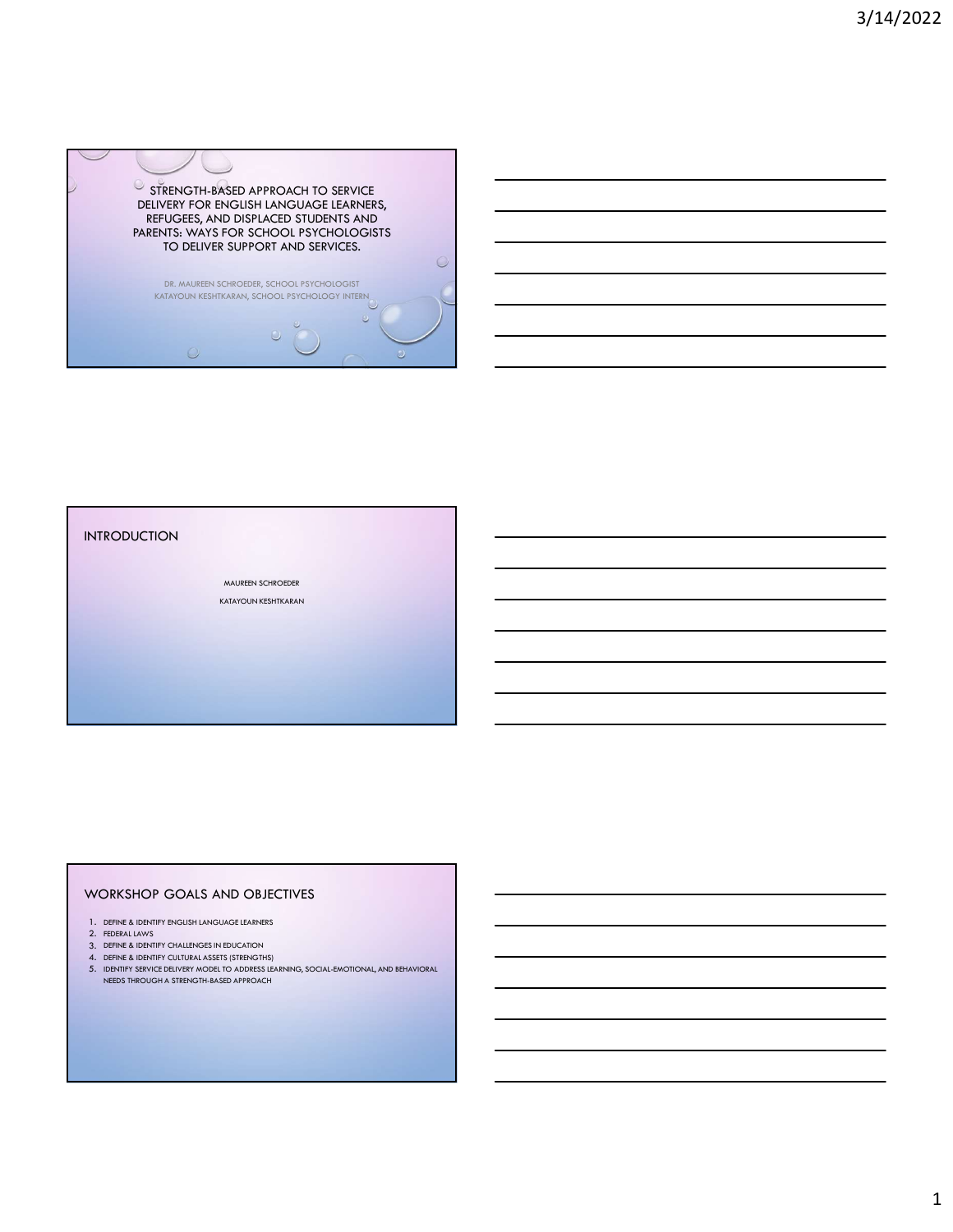

### STRENGTH-BASED THEORY

- 
- 

## STRENGTH-BASED APPROACH CAN ADDRESS… TRENGTH-BASED THEORY<br>
18. APPROACH COLUMB CHAR THEORY<br>
1. DEPOXTMOCH COLUMB CHAR<br>
1. DEPOXTMOCH CHAR THEORY<br>
1. DEPOXTMOCHER CHAR THEORY<br>
1. DEPOXTMOCHER CHAR THEORY<br>
1. DEPOXTMOCHER CHAR THEORY<br>
1. DEPOXTMOCHER CHAR THEOR ENGINES – AKA "ASSITS"<br>
EL DROIDAGNO STRINGIRE<br>
DE LODROID CONTENTING<br>
DE LODROID CONTENTING<br>
DE LODROID CONTENTING<br>
DE LONGIRE<br>
TRENGTH-BASED APPROACH CAN ADDRESS...<br>
LORROID CONTENTING<br>
LODROID CONTENTING<br>
LODROID CONTEN 32. ANNO ACTES<br>
2. ANNO ACTES<br>
2. ANNO ACTES<br>
2. ANNO ACTES<br>
2. ANNO ACTES<br>
2. ANNO ACTES<br>
3. ANNO ACTES<br>
3. ANNO ACTES<br>
3. ANNO ACTES<br>
3. ANNO ACTES<br>
3. ANNO ACTES<br>
3. ANNO ACTES<br>
3. ANNO ACTES<br>
3. ANNO ACTES<br>
3. ANNO ACT ES APPROACH TOCUSES CH<br>
LE DOUGLICA VASSETS<br>
LE DOUGLICA SINCRES<br>
LE DOUGLICA SINCRES<br>
LE ROTILING RESERVED<br>
LE ROTILING RESERVED<br>
LE ROTILING RESERVED APPROACH CAN ADDRESS...<br>
LE ROTILING RESERVED<br>
LE ROTILING RESERVED AP

- 
- 

2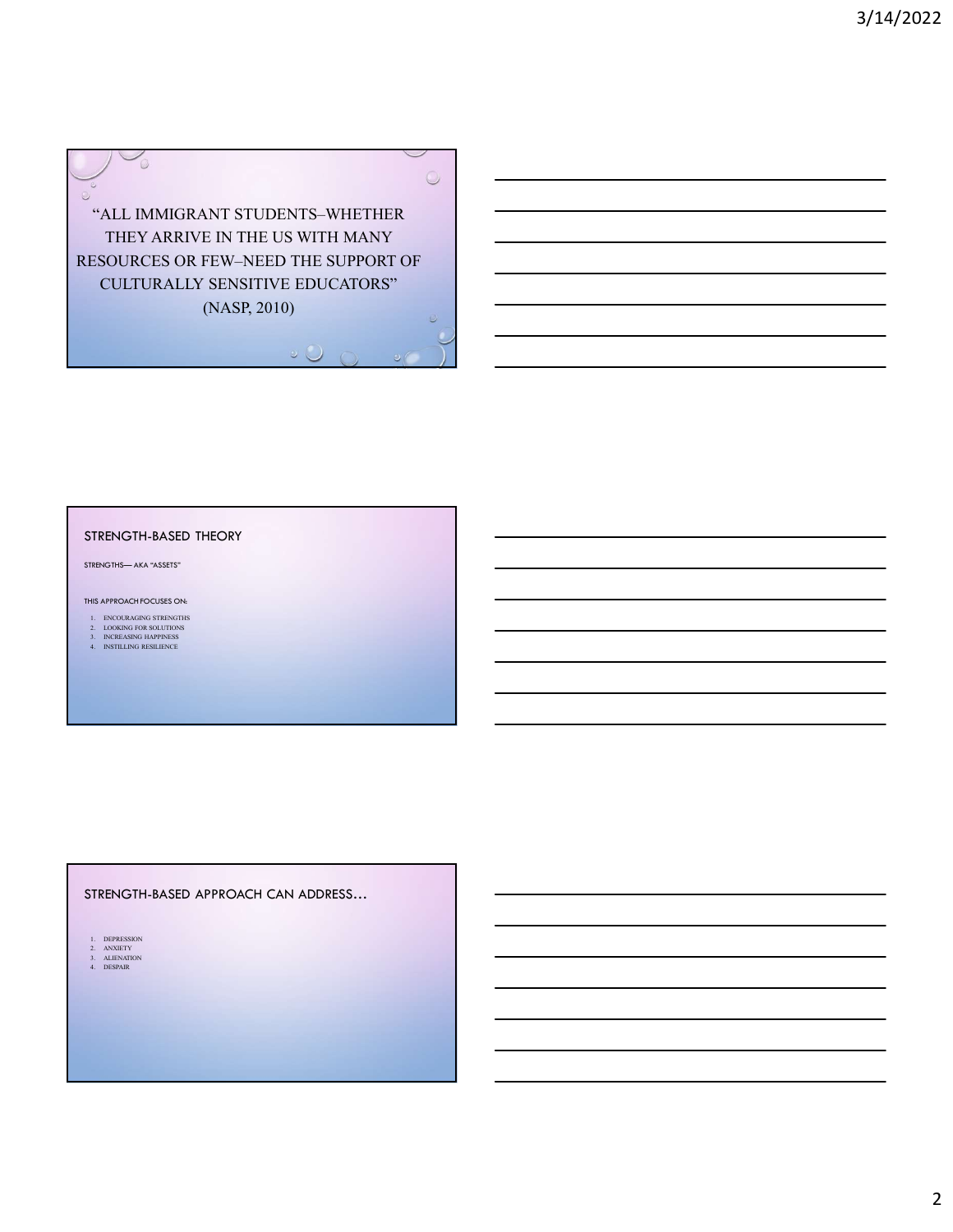### OUR CURRENT FRAMEWORK IN SERVICE DELIVERY

FOCUS ON DEFICITS

WHAT IS MISSING

THESE BECOME THE FOCUS OF OUR ASSESSMENT AND DELIVERY OF SERVICE

### WHO ARE OUR ENGLISH LANGUAGE LEARNERS?

- 
- 1. IMMIGRANT<br>2. REFUGEE<br>3. ASYLUM-SEEKERS<br>4. DISPLACED<br>4. DISPLACED
- 5. UNDOCUMENTED

### IMMIGRANTS

TYPES OF IMMIGRANTS 1ST GENERATION 2ND GENERATION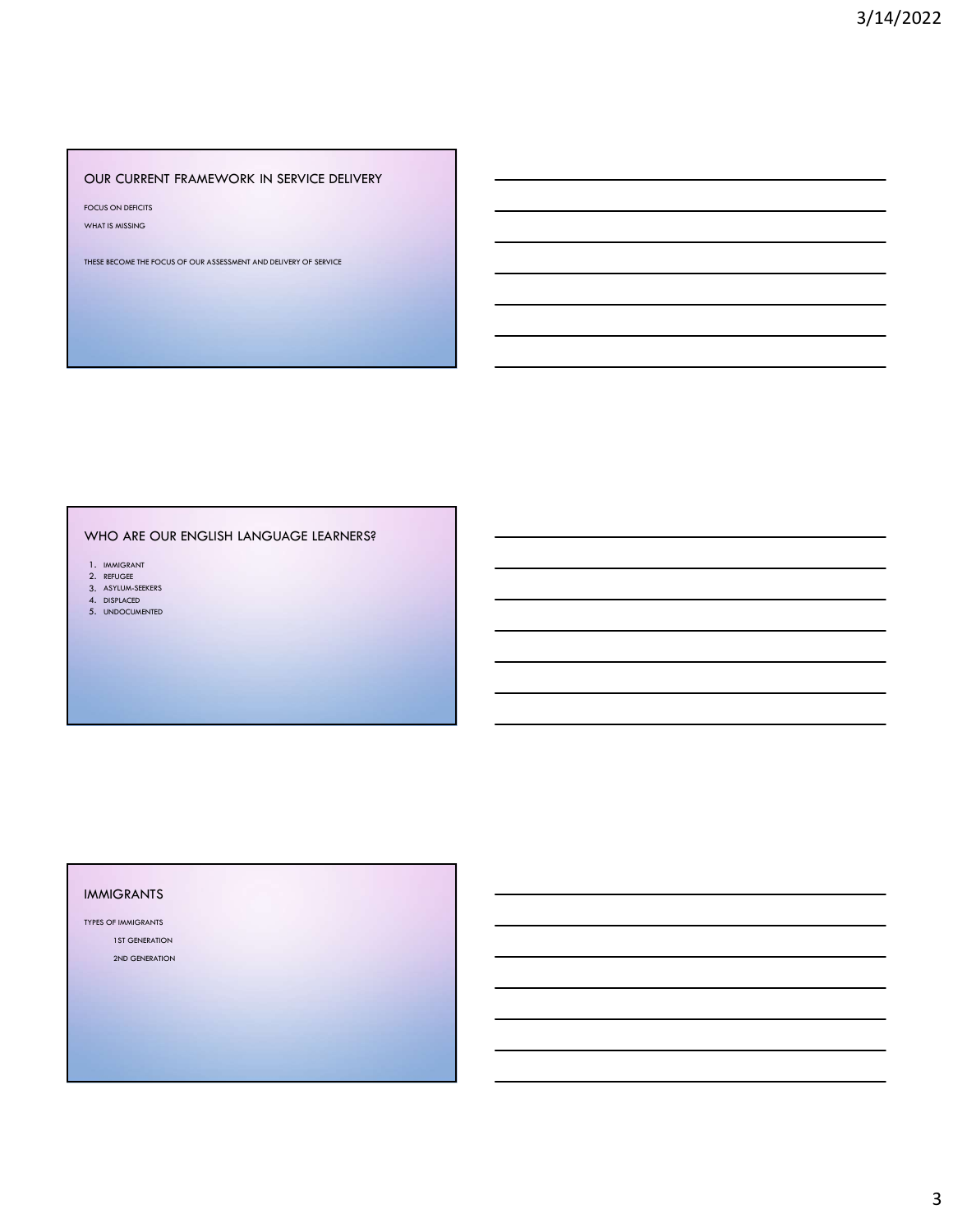### AMNESTY INTERNATIONAL

"THE TERMS "REFUGEE", "ASYLUM-SEEKER" AND "MIGRANT" ARE USED TO DESCRIBE PEOPLE WHO ARE ON THE MOVE, WHO HAVE LEFT THEIR COUNTRIES AND HAVE CROSSED BORDERS."

### REFUGEES

DEFINITION

HOW IDENTIFIED AND ACKNOWLEDGED BY HOST COUNTRY

### ASYLUM SEEKERS

**DEFINITION** 

HOW IDENTIFIED AND ACKNOWLEDGED BY HOST COUNTRY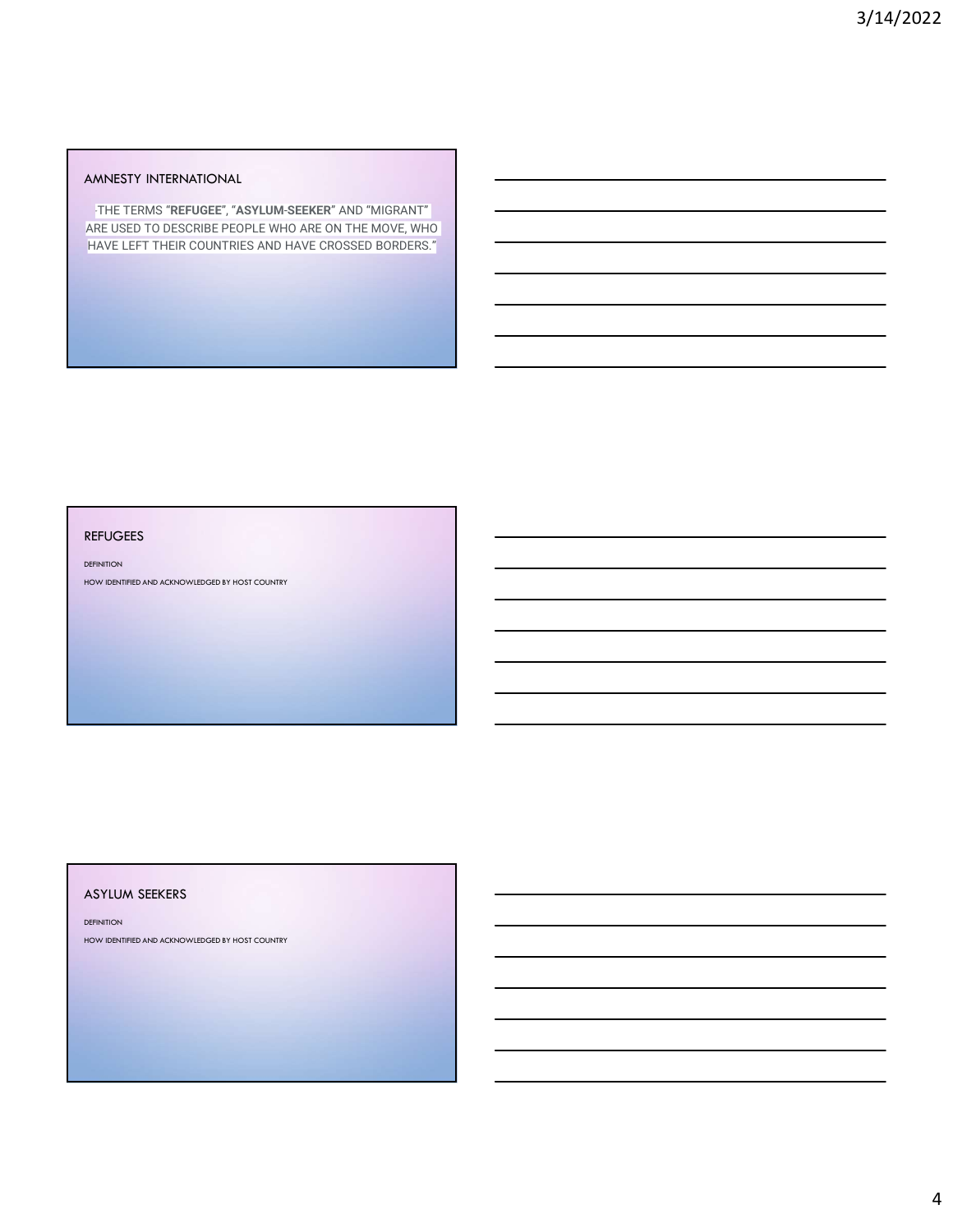### DISPLACED

**DEFINITION** 

HOW IDENTIFIED AND ACKNOWLEDGED BY HOST COUNTRY

### UNDOCUMENTED

ACCORDING TO FEDERAL REGULATIONS

2019 NASP, "RECENT DATA SHOWS THAT THE WORLD IS EXPERIENCING THE HIGHEST RATES OF DISPLACED PERSONS EVER SEEN, WITH AN ESTIMATED 68.5 MILLION PEOPLE HAVING LEFT THEIR HOMES. 25.4 MILLION WERE REFUGEES, HALF OF WHOM WERE UNDER THE AGE OF 1, AND 3.1 MILLION WERE ASYLUM-SEEKERS, (UNHCR, 2018)... IN LIGHT OF OUR CURRENT SITUATION AND IN THE LAST COUPLE OF YEARS, THIS NUMBER MAY HAVE INCREASED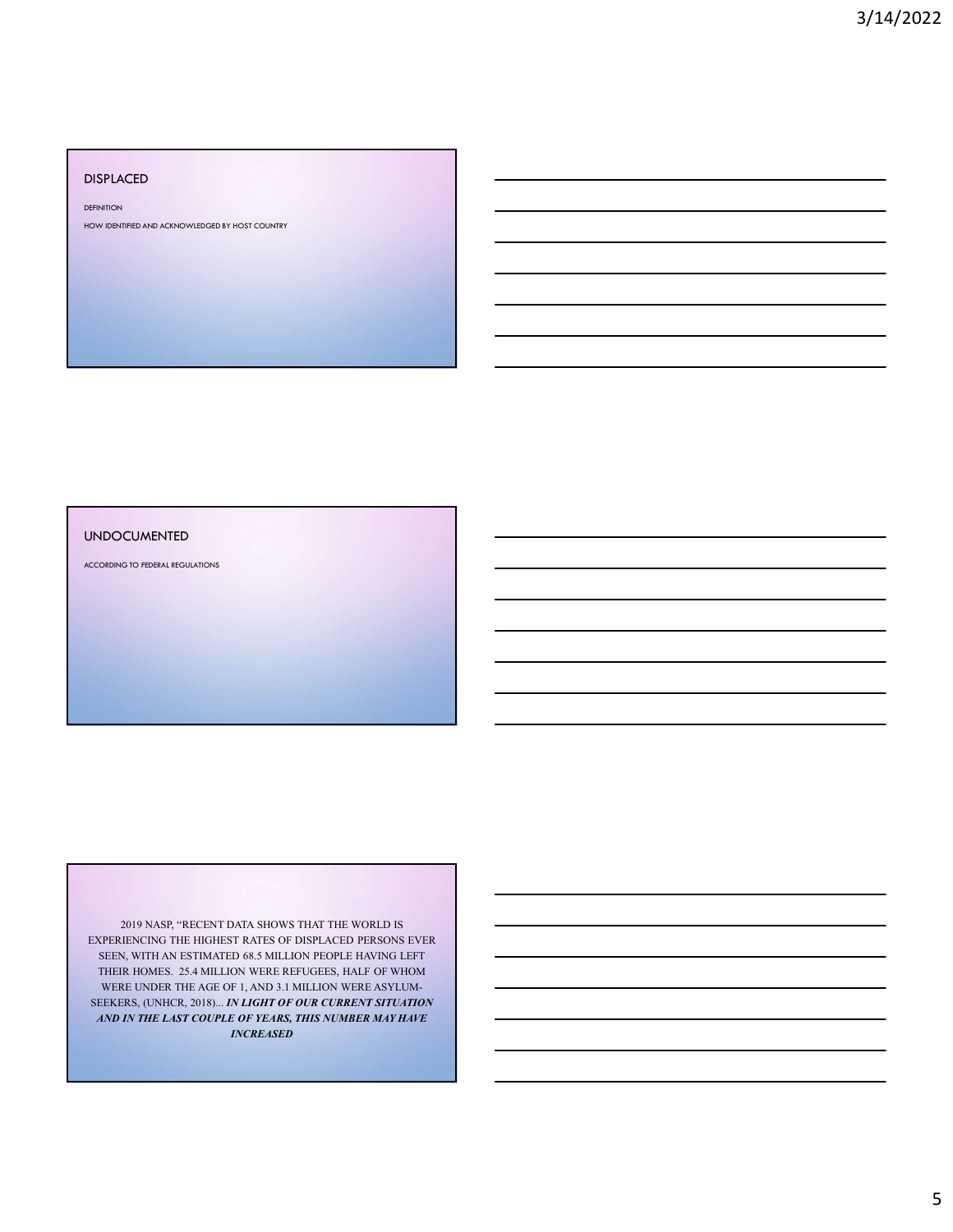### FOR THE PURPOSE OF OUR PRESENTATION

IMMIGRANTS

AND NEWCOMERS

INFLUX OF "IMMIGRANT" FAMILIES

SIGNIFICANT DATES POINTS OF ENTRIES

COMMON STATES

## CHARACTERISTICS OF IMMIGRANT/NEWCOMER FAMILIES -<br>
SOMEONITION<br>
SOMEONITIES COME<br>
SOMEONITIES COME SEEKING OUT NEW OPPORTUNITIES<br>
- SOME INSUES COMES COMES COMES COMES COMES COMES COMES COMES COMES COMES COMES COMES COMES COMES COMES COMES COMES COMES COMES COMES COMES - SPECIFIC STRESS OF THE STRESS OF THE STRESS OF THE STRESS OF THE STRESS OF THE STRESS OF THE STRESS OF THE STRESS OF THE STRESS OF THE STRESS OF THE STRESS OF THE STRESS OF THE STRESS OF THE STRESS OF THE STRESS OF THE S SPECIFIC THE "MANIGRANT" FAMILIES<br>
DENSITY OF PIES<br>
DENSITY OF PIES<br>
DENSITY OF THE SUBSTANTIAL RESOURCES OF INVESTIGATION IN THE SUBSTANTIAL RESOURCES WHILE OUR<br>
DENSITY OF THE SUBSTANTIAL CONTRACT CONTRACT AND CONTRACT O - SOMEON TOWER<br>- SOMEON TOWER<br>- SOMEON TO THE SOMEON TO THE SOMEON TO THE SOMEON TO THE SOMEON TO THE SOMEON TO THE SOMEON TO THE SOMEON TO THE SOMEON TO THE SOMEON TO THE SOMEON TO THE SOMEON TO THE SOMEON TO THE SOMEON T

- 
-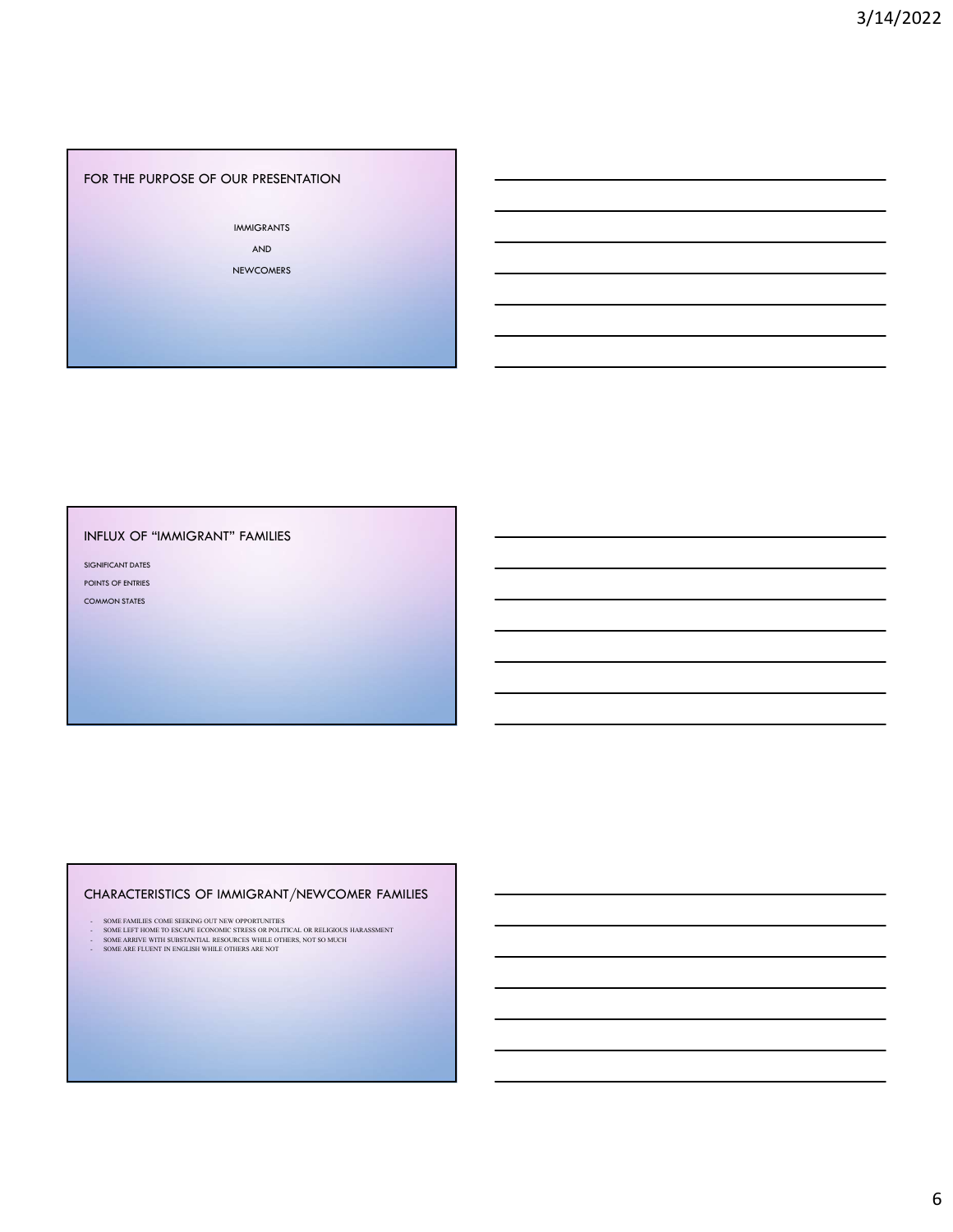FEDERAL LAW<br>1. Immigration and naturalization

2. ESEA 3. TITLE III

### IMMIGRATION AND NATURALIZATION OF 1965

CALLS TO REFORM US IMMIGRATION POLICY

IMMIGRATION WAS BASED ON NATIONAL ORIGINS QUOTA FROM 1920 U.S. IMMIGRATION AND CITIZENSHIP

### REFUGEE ADMISSION

REFUGEE PROGRAMS BUREAU (RPB) INTERNATIONAL RESCUE COMMITTEE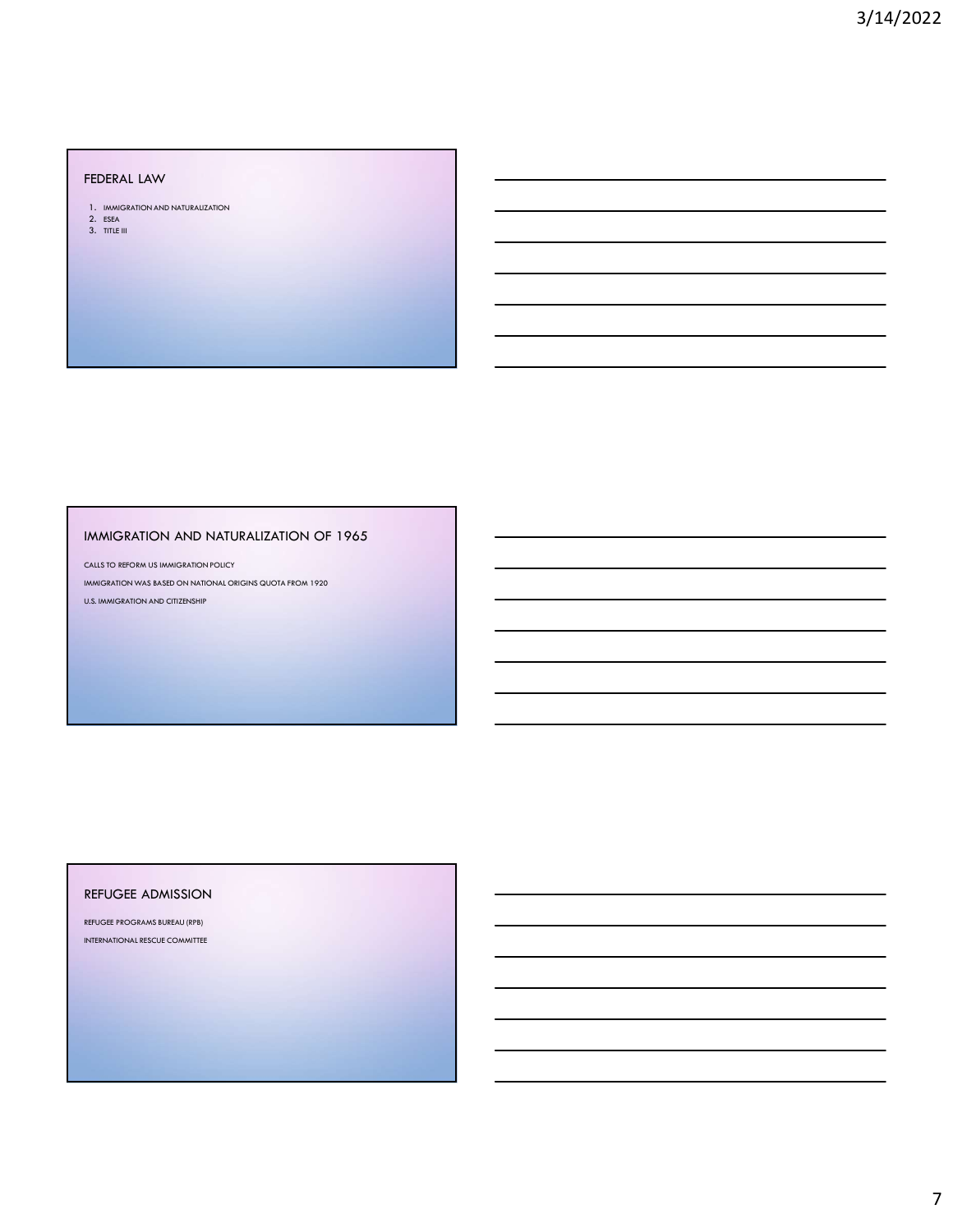### RELOCATION

REFUGEE<br>RELOCATION AND CAMPS TO PERMANENT PLACEMENT

WHY ARE ALL OF THESE INFORMATION IMPORTANT FOR OUR PRACTICE?

NASP STANDARDS

EQUITABLE PRACTICES FOR DIVERSE STUDENT POPULATIONS

EDUCATIONAL ACTS…IT ADDRESSES OUR STUDENTS (IMMIGRANT YOUTHS INCLUDED) EDUCATIONAL NEEDS

### EDUCATION ACT

ELEMENTARY AND SECONDARY EDUCATION ACT (ESEA)

NO CHILD LEFT BEHIND (NCLB)

EVERY STUDENT SUCCEED ACT (ESSA)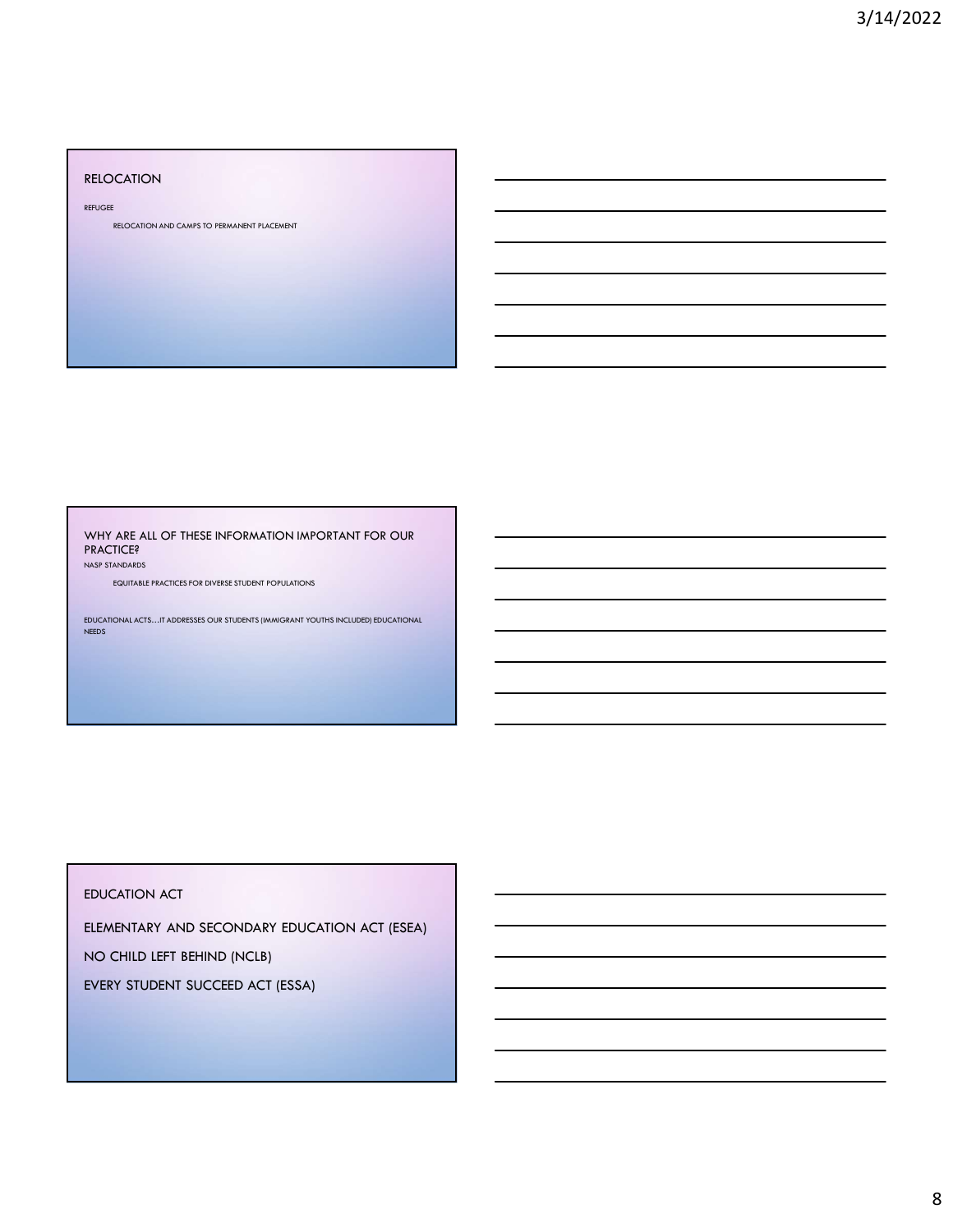### ELEMENTARY AND SECONDARY EDUCATION ACT

TITLE I TITLE III

### EVERY STUDENT SUCCEED ACT (ESSA)

EQUAL OPPORTUNITY FOR ALL STUDENTS ADDRESSES NEEDS OF DISADVANTAGED AND HIGH NEEDS STUDENTS ALL BE TAUGHT TO HIGH ACADEMIC STANDARDS

### WHAT DO THESE ACT MEAN FOR…

IMMIGRANTS NEWCOMERS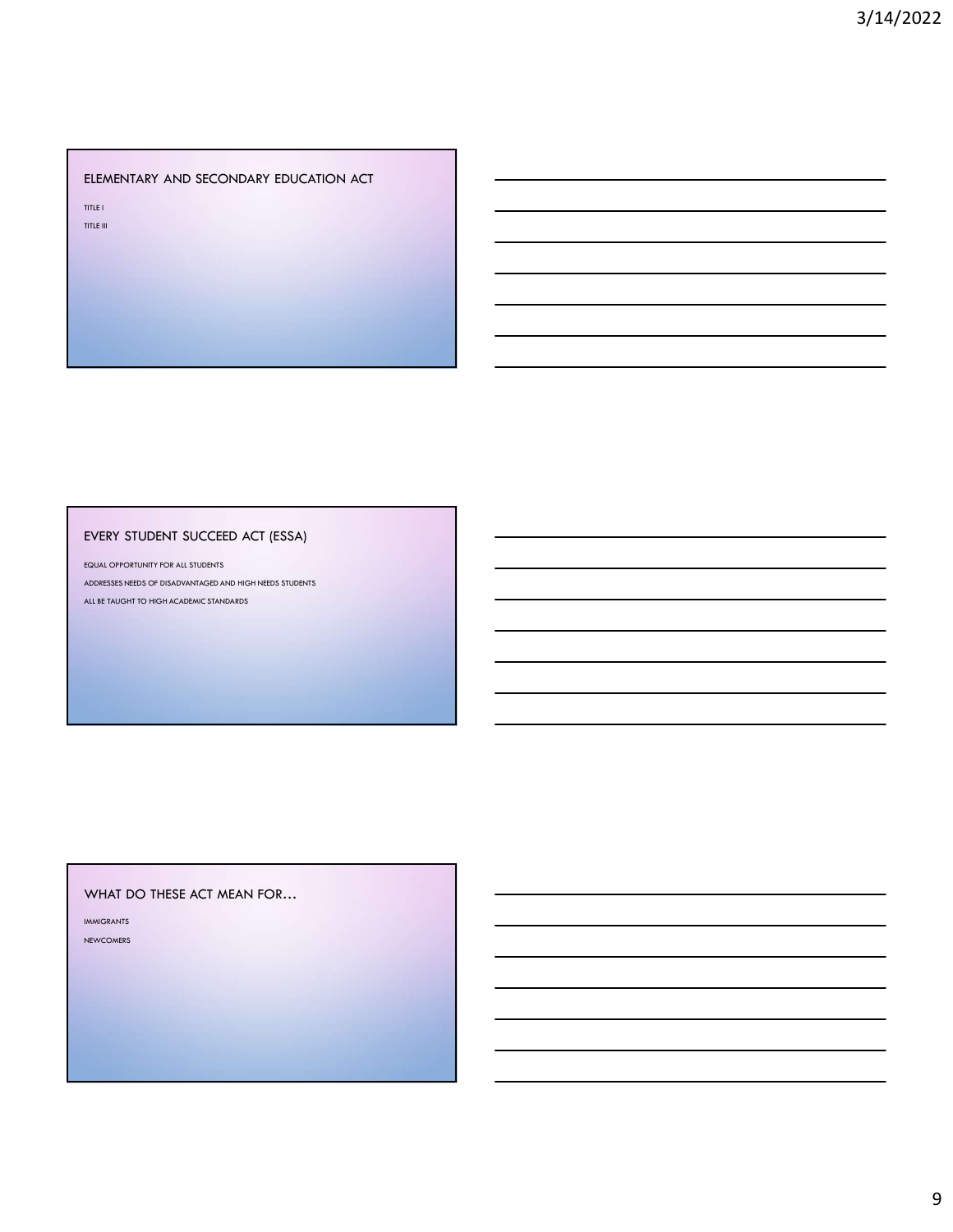- 
- 
- ESSA- TITLE III<br>1. district/scoe supports<br>2. english language advisory committee (elac)<br>3. english language proficiency assessment for california (elpac)

### WHAT IS TITLE III

THE PURPOSE OF TITLE III

DEFINES EL STUDENTS

GRANT PROGRAMS TO SUPPORT EL STUDENTS

WHO ADMINISTERS EL PROGRAMS

ARE THERE ADDITIONAL FUNDING FOR EL STUDENTS

### PURPOSE OF TITLE III

HELP ENSURE ENGLISH LEARNERS ATTAIN ENGLISH PROFICIENCY

ASSIST TEACHERS, PRINCIPALS, OTHER SCHOOL LEADERS, AND LEA TO ESTABLISH, IMPLEMENT, AND SUSTAIN EFFECTIVE LANGUAGE INSTRUCTION

ASSIST SCHOOL PERSONNEL IN DEVELOPING AND ENHANCING CAPACITY TO PROVIDE EFFECTIVE INSTRUCTIONAL PROGRAMS FOR ENGLISH LEARNERS

TO PROMOTE PARENTAL AND COMMUNITY PARTICIPATION IN LANGUAGE INSTRUCTION AND EDUCATIONAL PROGRAMS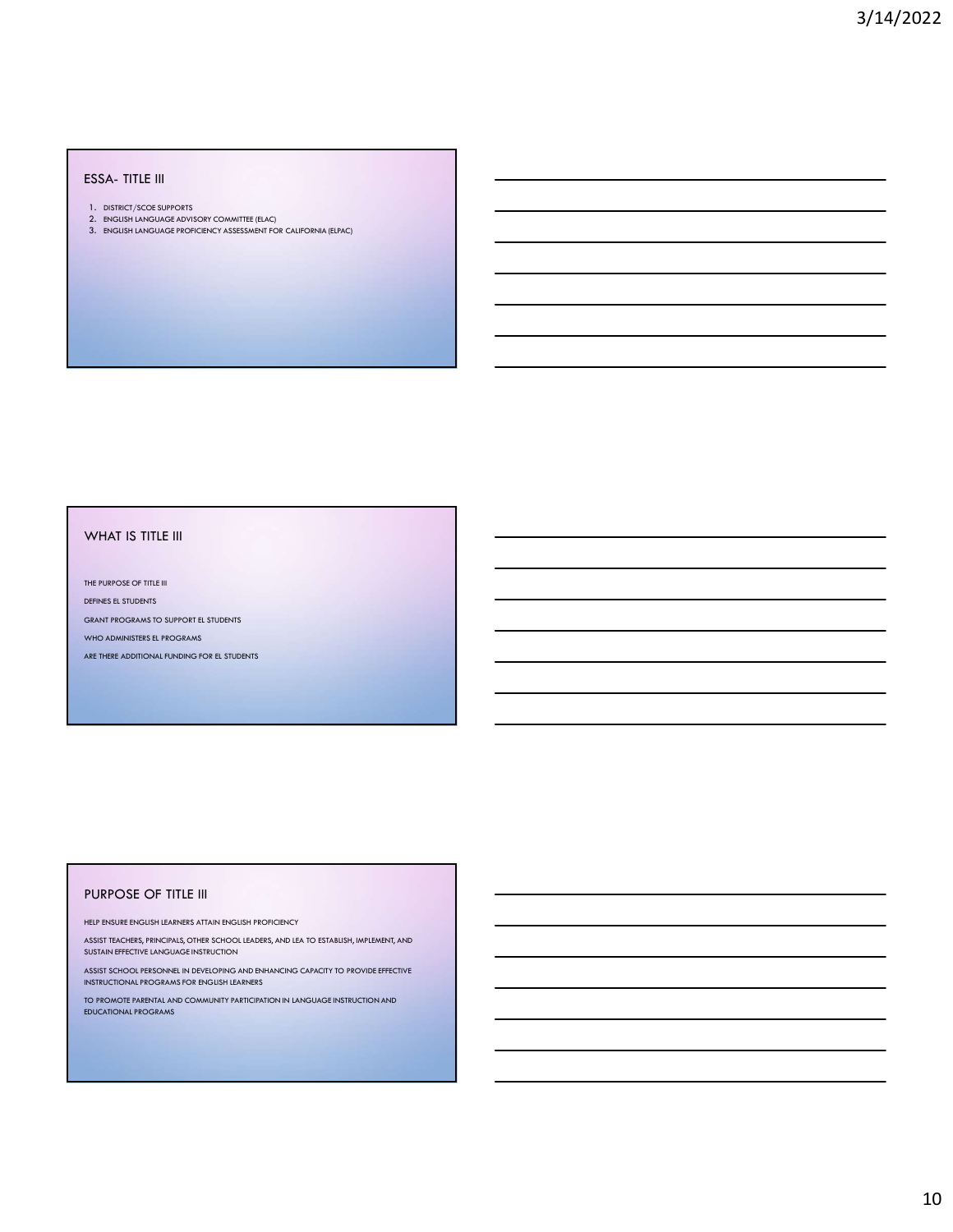### HOW IS AN EL STUDENT DEFINED?

1 AGE 3 TO 21

2 ENROLLED OR PREPARING TO ENROLL IN ELEMENTARY OR SECONDARY SCHOOL

3 MEETS ONE OF THE FOLLOWING CRITERIA

NOT BORN IN US OR WHOSE NATIVE LANGUAGE IS A LANGUAGE OTHER THAN ENGLISH 4 HAS DIFFICULTIES IN SPEAKING, READING, WRITING OR UNDERSTANDING ENGLISH LANGUAGE

### GRANT PROGRAMS TO SUPPORT EL STUDENTS

PROVIDES FEDERAL MONIES TO THE STATE OF EL STUDENTS

TITLE III STATE FORMULA GRANT PROGRAM

NATIONAL PROFESSIONAL DEVELOPMENT PROGRAM

NATIVE AMERICAN & ALASKS NATIVE CHILDREN IN SCHOOL PROGRAM

### WHO ADMINISTERS EL PROGRAMS

OFFICE OF ENGLISH LANGUAGE ACQUISITION (OELA)

OFFICE OF ELEMENTARY & SECONDARY EDUCATION (OESE: STATE LEVEL)

- STATE EDUCATION AGENCIES

- COE<br>- DISTRICT<br>- SCHOOL SITE
- 
-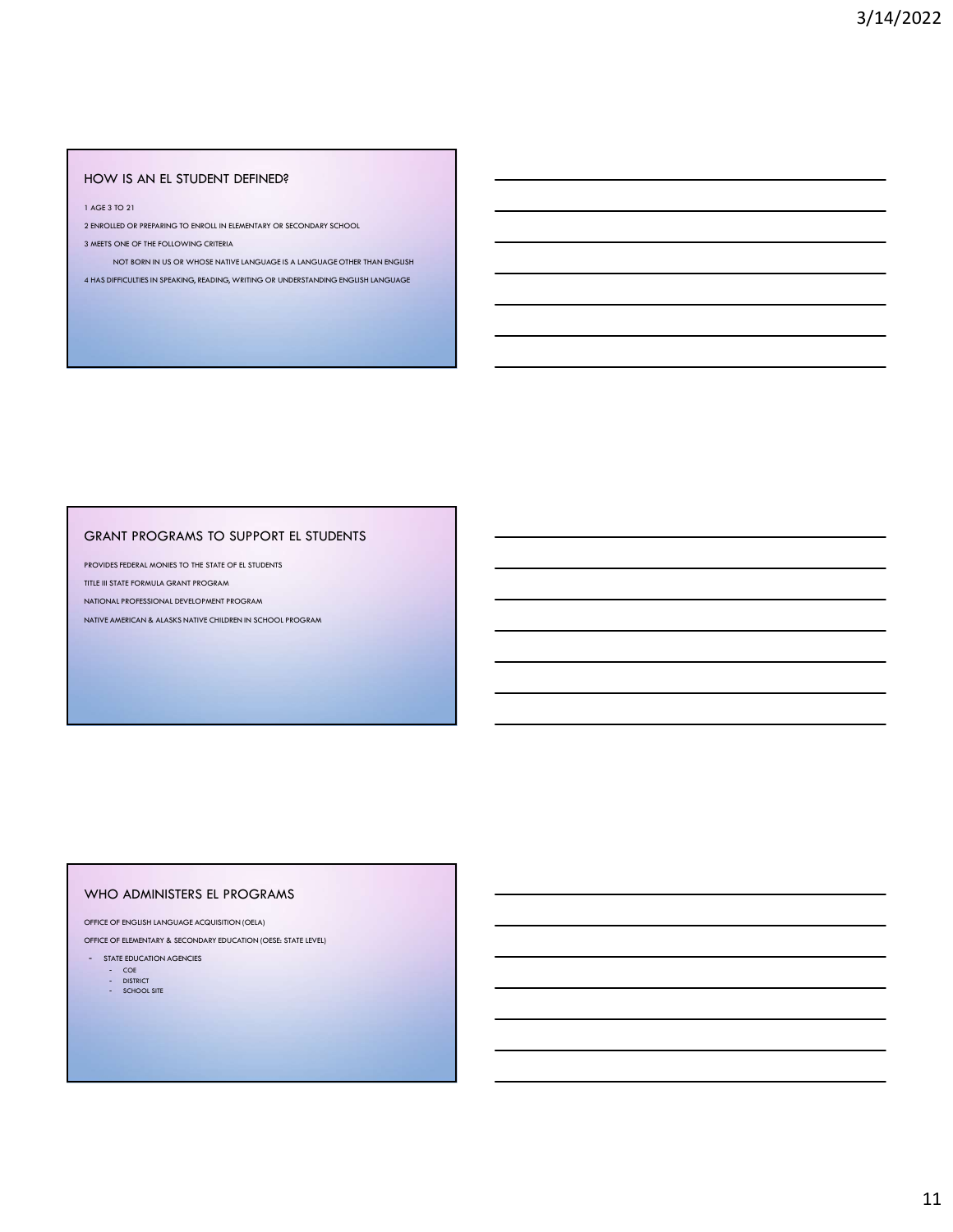### ARE THERE ADDITIONAL FUNDING FOR OUR EL STUDENTS

ASIDE FROM TITLE III

- RESEARCH RELATED FUNDED PROGRAMS
- INVESTING IN INNOVATIONS<br>- THE INSTITUTE OF EDUCATION SCIENCE
- THE NATIONAL INSTITUTE OF HEALTH

ENGLISH LANGUAGE ADVISORY COMMITTEE (ELAC)<br>
EACH SCHOOLS INTERNATIONAL STRANGUAGE ADVISORY<br>
ENGLISH LANGUAGE ADVISORY COMMITTEE (ELAC)<br>
ENGLISH LANGUAGE ADVISORY COMMITTEE (ELAC)<br>
ENGLISH LANGUAGE ADVISORY COMMITTEE (ELAC) RESPONSIBILITIES

COMMITTEE MAKE UP

TRAINING

### ENGLISH PROFICIENCY ASSESSMENT FOR CALIFORNIA (ELPAC)

WHAT DO WE NEED TO KNOW ABOUT ELPAC

WHO TAKES IT?

ASSESSMENT PROCESS

INITIAL ELP

ANNUAL SUMMATIVE ASSESSMENT

SCALE SCORE RANGES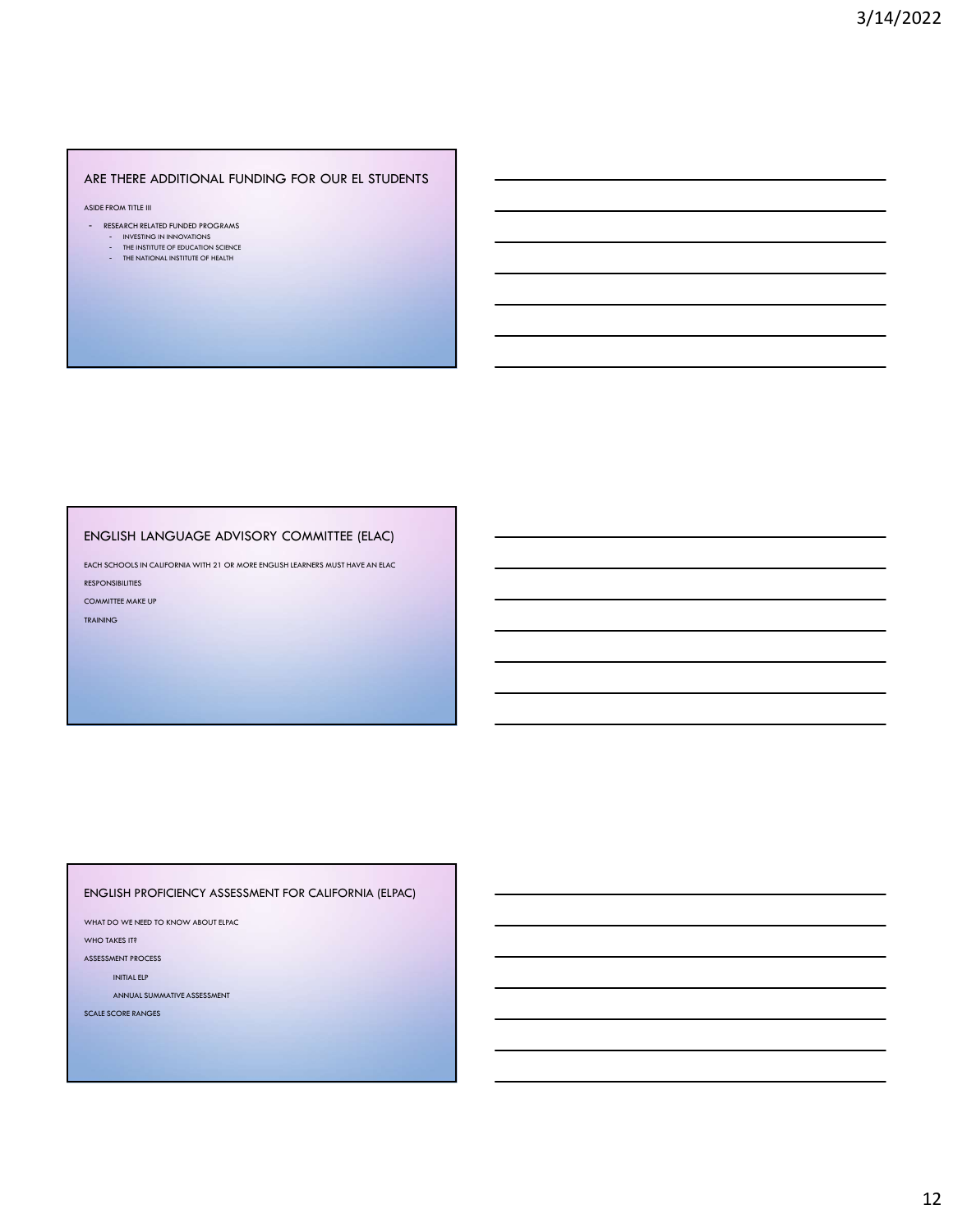### LANGUAGE ACQUISITION

STAGES TO LANGUAGE DEVELOPMENT STAGES TO LANGUAGE ACQUISITION

### WHO ARE OUR EL POPULATION IN CALIFORNIA?

WE FOCUS ON OUR TOP 5 LARGE SCHOOL DISTRICTS

- LOS ANGELES<br>- SAN DIEGO
- FRESNO
- LONG BEACH
- ELK GROVE



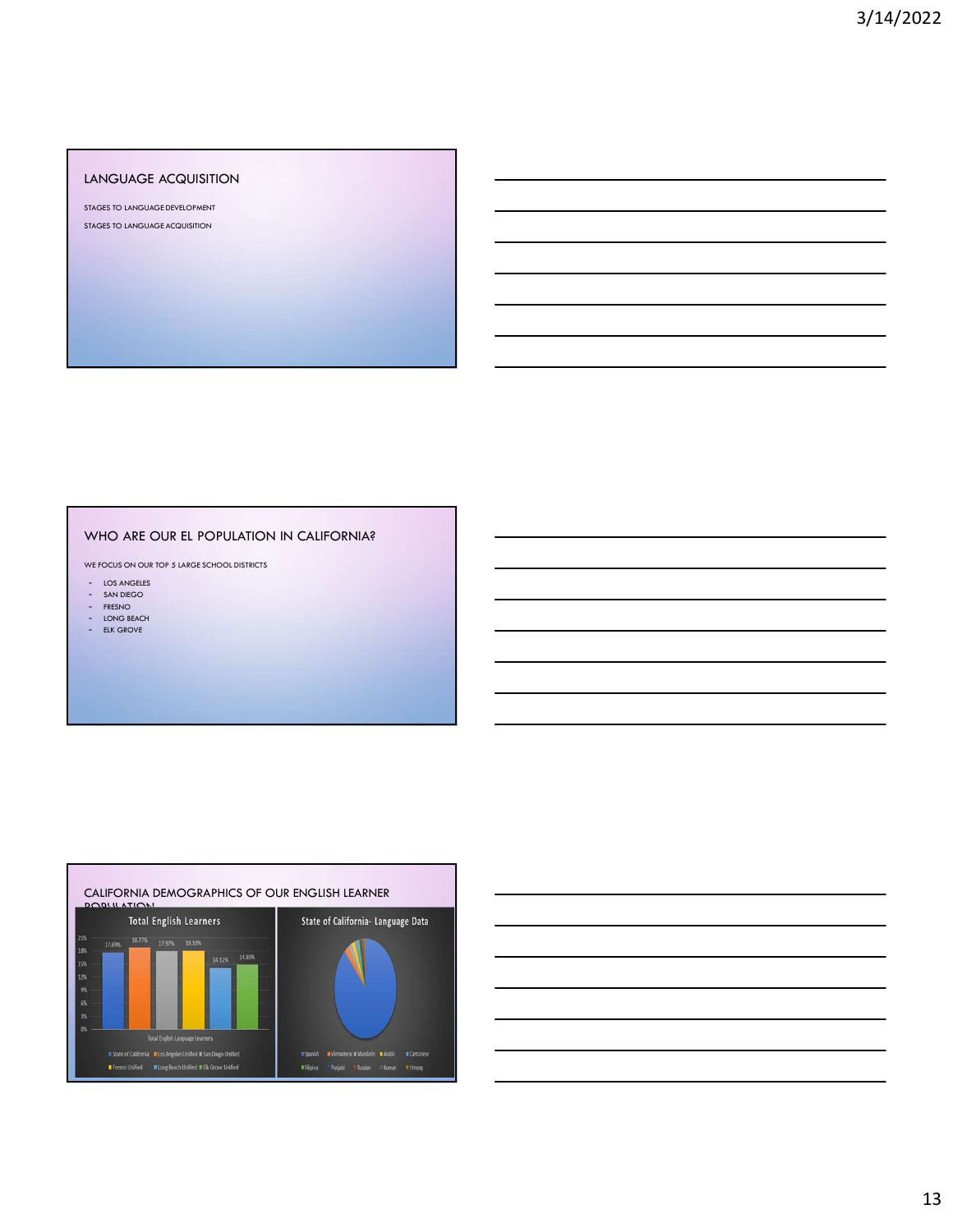

| the control of the control of the control of the control of the control of |  |  |
|----------------------------------------------------------------------------|--|--|
|                                                                            |  |  |
|                                                                            |  |  |
|                                                                            |  |  |
| <u> 2000 - Andrea Andrew Amerikaanse kommunister († 18</u>                 |  |  |
|                                                                            |  |  |
|                                                                            |  |  |







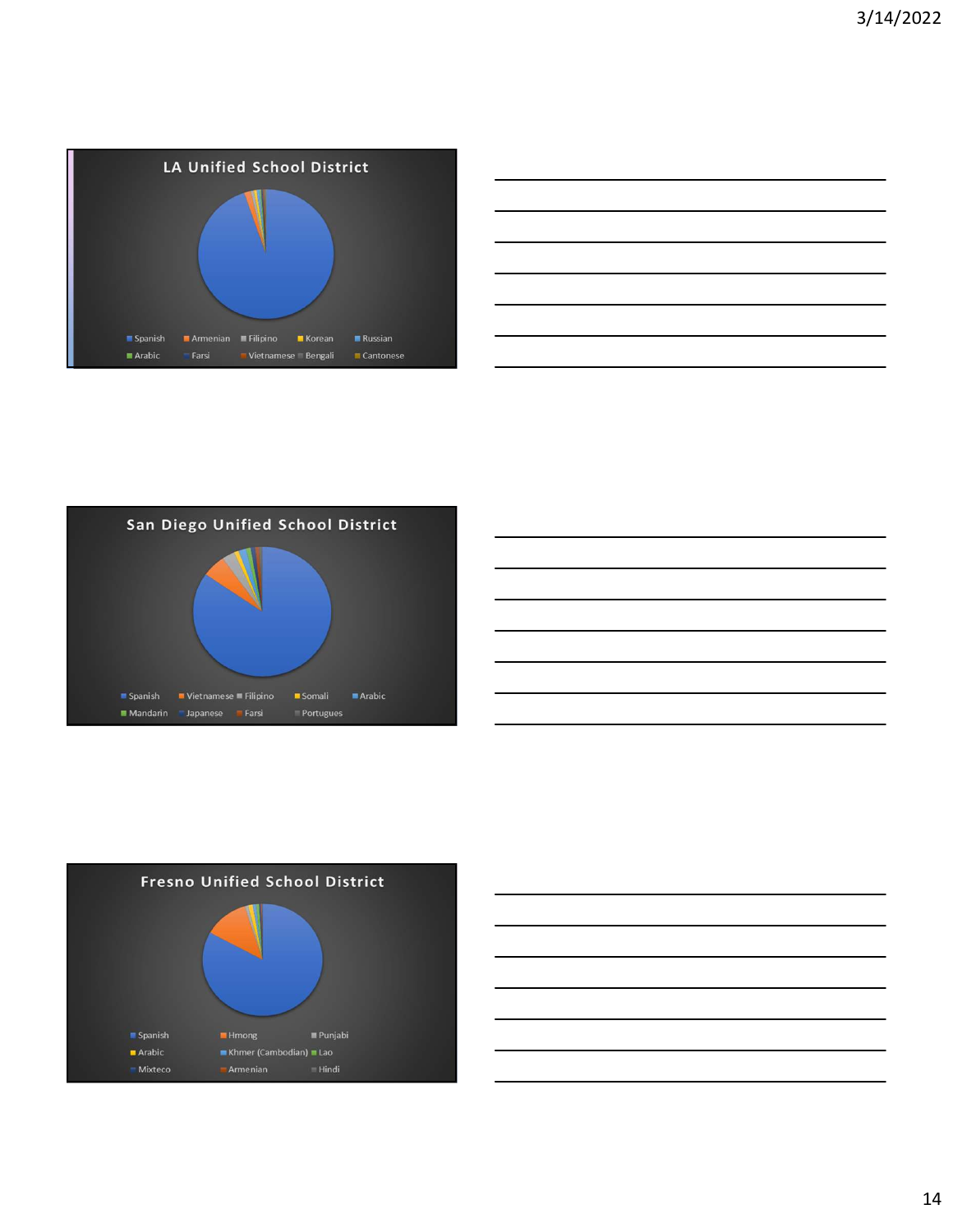

| ,我们也不会有什么?""我们的人,我们也不会有什么?""我们的人,我们也不会有什么?""我们的人,我们也不会有什么?""我们的人,我们也不会有什么?""我们的人 |  |  |
|----------------------------------------------------------------------------------|--|--|
|                                                                                  |  |  |
|                                                                                  |  |  |
|                                                                                  |  |  |
|                                                                                  |  |  |
|                                                                                  |  |  |
|                                                                                  |  |  |
|                                                                                  |  |  |
|                                                                                  |  |  |







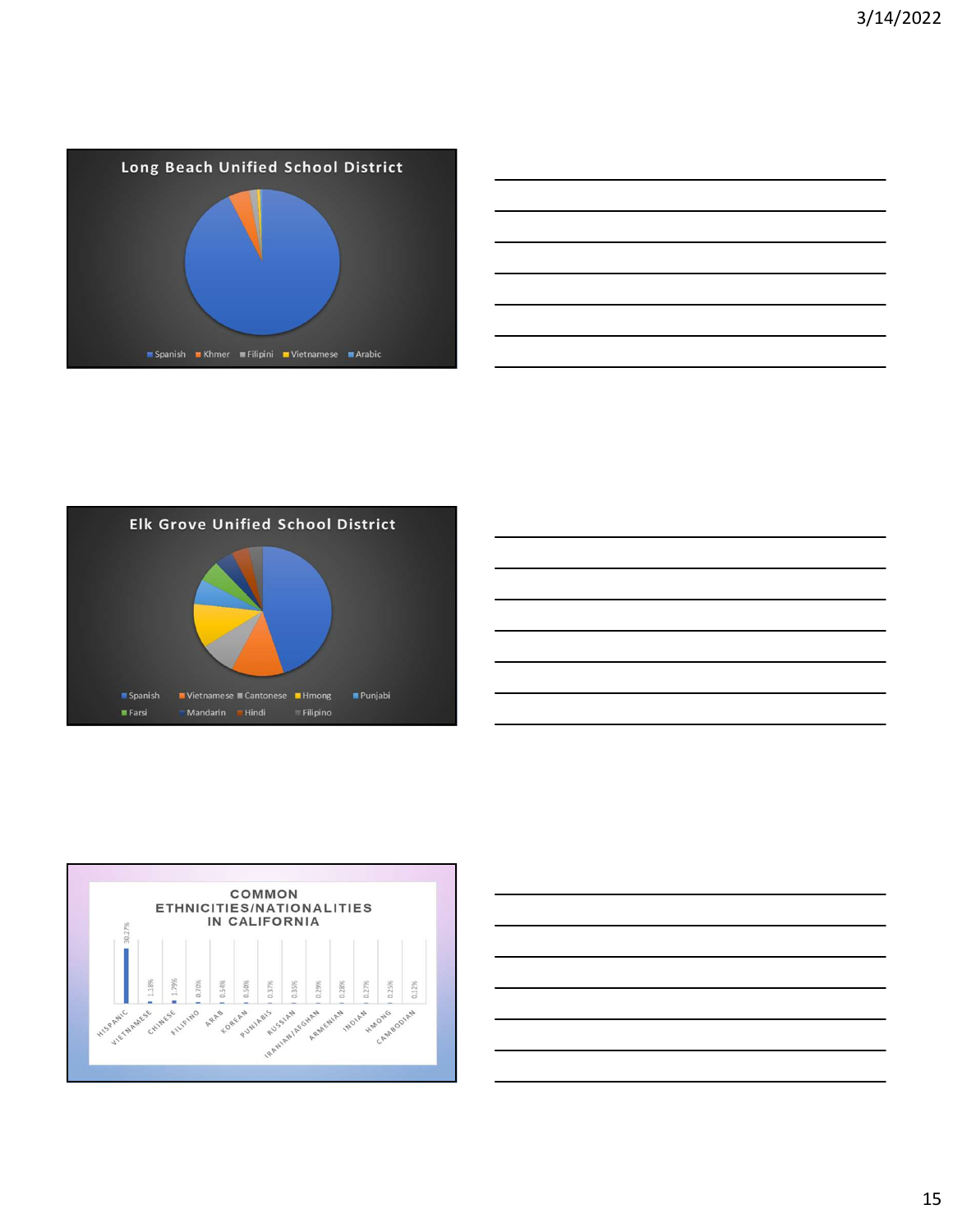### HISPANIC CULTURE

**MEXICAN AND RESIDENT CONTROL** 

CENTRAL AMERICAN

### SOUTHEAST ASIAN & PACIFIC ISLAND CULTURE

AFGHAN AND A CHANNEL AND A CHANNEL AND A CHANNEL AND A CHANNEL AND A CHANNEL AND A CHANNEL AND A CHANNEL AND A

VIETNAMESE

HMONG **Handback and the contract of the contract of the contract of the contract of the contract of the contract of the contract of the contract of the contract of the contract of the contract of the contract of the contra** 

CAMBODIAN

**KOREAN AND INTERNATIONAL CONTRACT OF A STATE OF A STATE OF A STATE OF A STATE OF A STATE OF A STATE OF A STATE** 

PAKISTANI

INDIAN

FILIPINO DE CARDONALES EN 1999, ESPECIALES EN 1999, ESPECIALES EN 1999, ESPECIALES EN 1999, ESPECIALES EN 1999

### MIDDLE EASTERN CULTURES

- IRAQ - IRAQ<br>- SYRIA
- 
- SAUDI ARABIA IRAN
-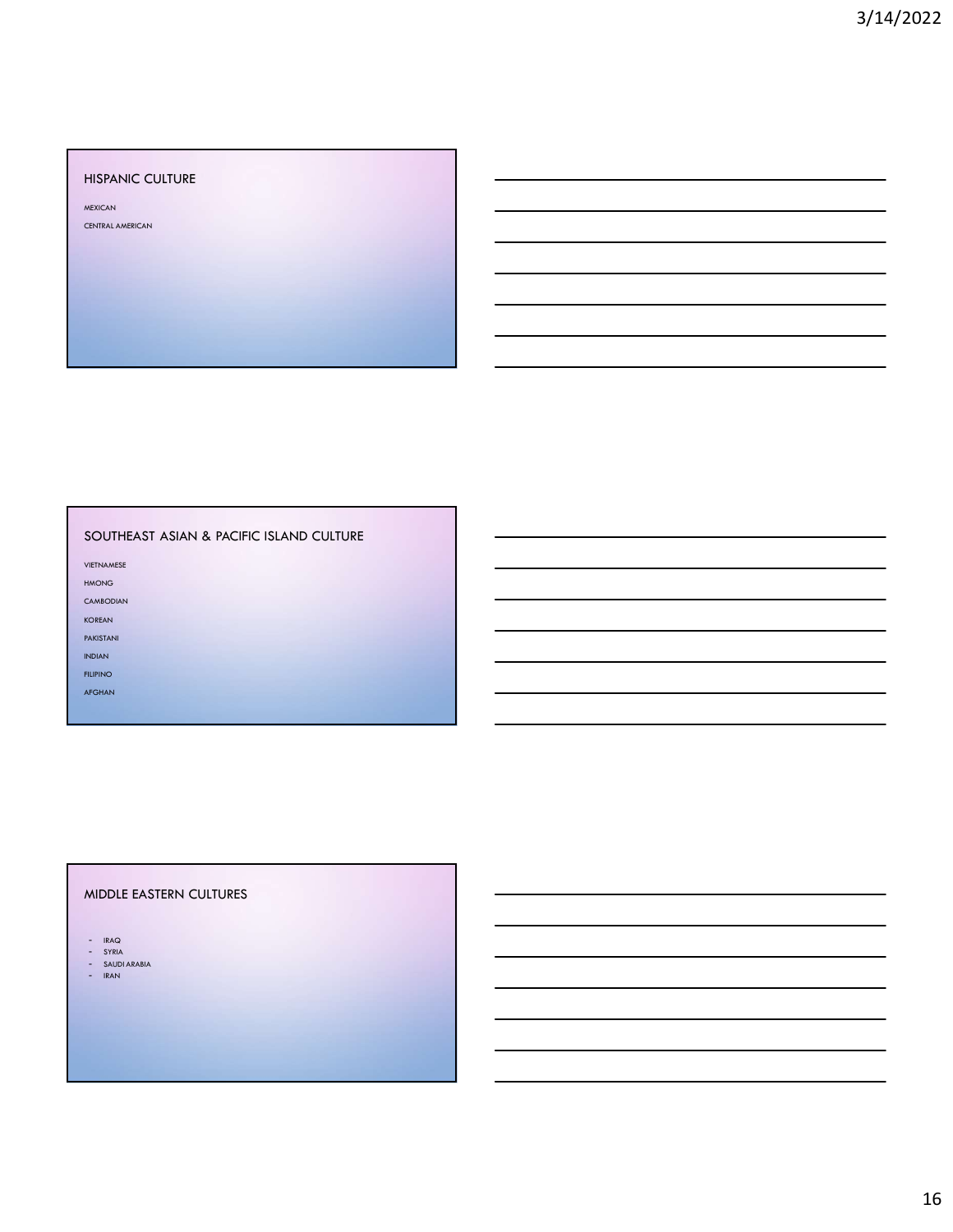### NORTHWESTERN ASIA

RUSSIA AND A CHARLES AND A CHARLES AND A CHARLES AND A CHARLES AND A CHARLES AND A CHARLES AND A CHARLES AND A

ARMENIA

### JOURNEY TO THE US VARIES FROM ETHNICITIES TO ETHNICITIES

- EACH HAVE A DIFFERENT
- STORY
- EXPERIENCE - WHAT THEY LEFT BEHIND

## TRANSITIONS/JOURNEY TO THE NEW LAND JOURNEY TO THE US<br>
VARISTICIAL INFRAEDIES TO ERRORITIS<br>
- SIGNE ORDER CHE THE MEHIND<br>
- SIGNE ORDER CHE MEHIND<br>
- CRISIS THEY LEFT BEHIND<br>
- CRISIS THEY LEFT BEHIND<br>
- CRISIS THEY LEFT BEHIND<br>
- CRISIS THEY LEFT BEHIND ON VANIS FROM EINSCIENCTS (TRAUMA)<br>2- SOORT DEST<br>2- WORRT DEST (LET REHNO)<br>2- WORRT DEST (LET REHNO<br>1. CONSTRUCT TRAUMA, STRESS, ANXIETY, WORRY, SAFETY, ETC.)<br>2- REFUGEE (TRAUMA, STRESS, ANXIETY, WORRY, SAFETY, ETC.)<br>2- DISPL

- 
- 
-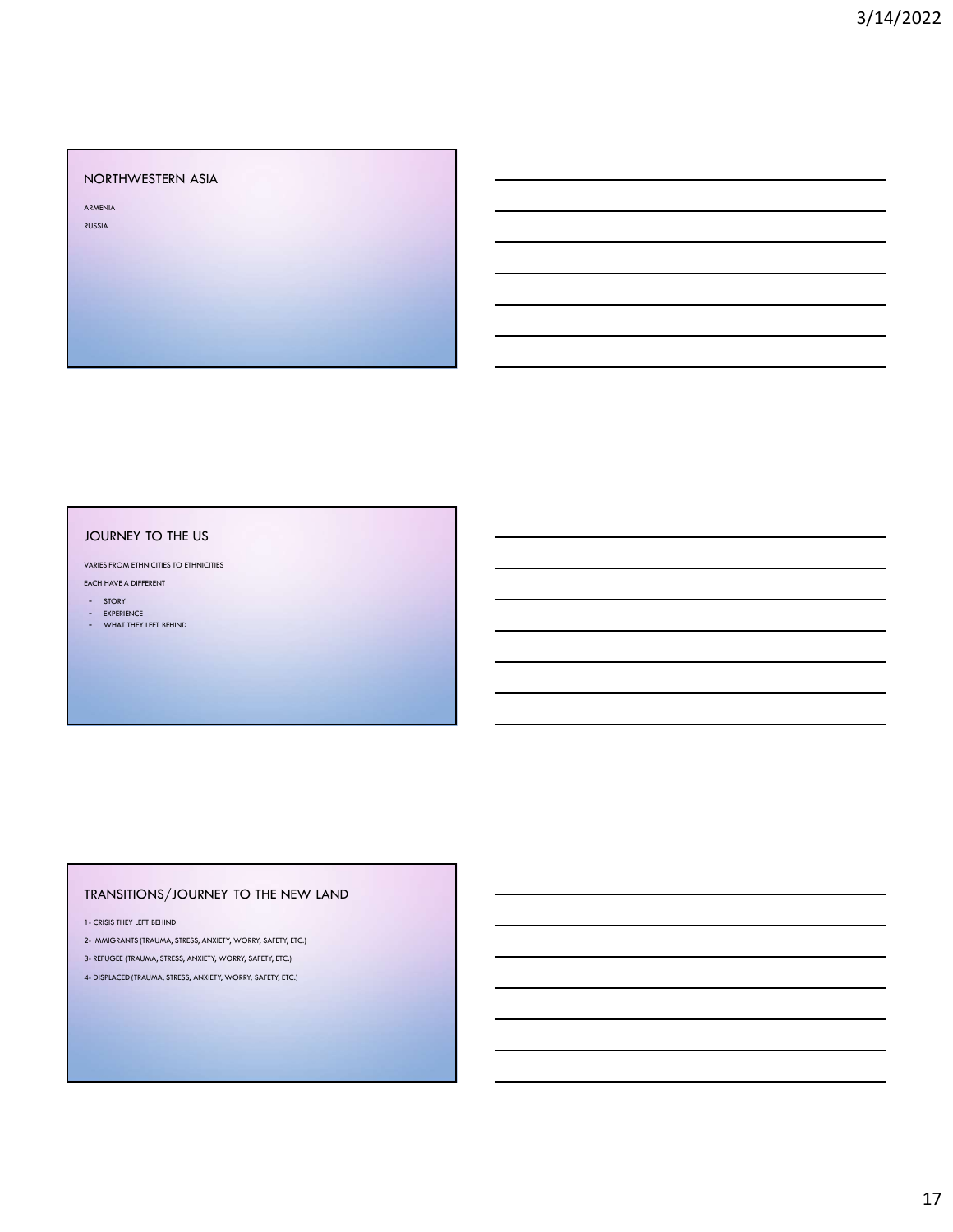### LATIN AMERICAN JOURNEY TO THE US

- STORY<br>- EXPERIENCE<br>- WHAT THEY LEFT BEHIND
- 

### SOUTHEAST ASIAN & PACIFIC ISLAND JOURNEY

– STORY<br>– EXPERIENCE<br>– WHAT THEY LEFT BEHIND

### MIDDLE EASTERN JOURNEY

- 
- STORY EXPERIENCE WHAT THEY LEFT BEHIND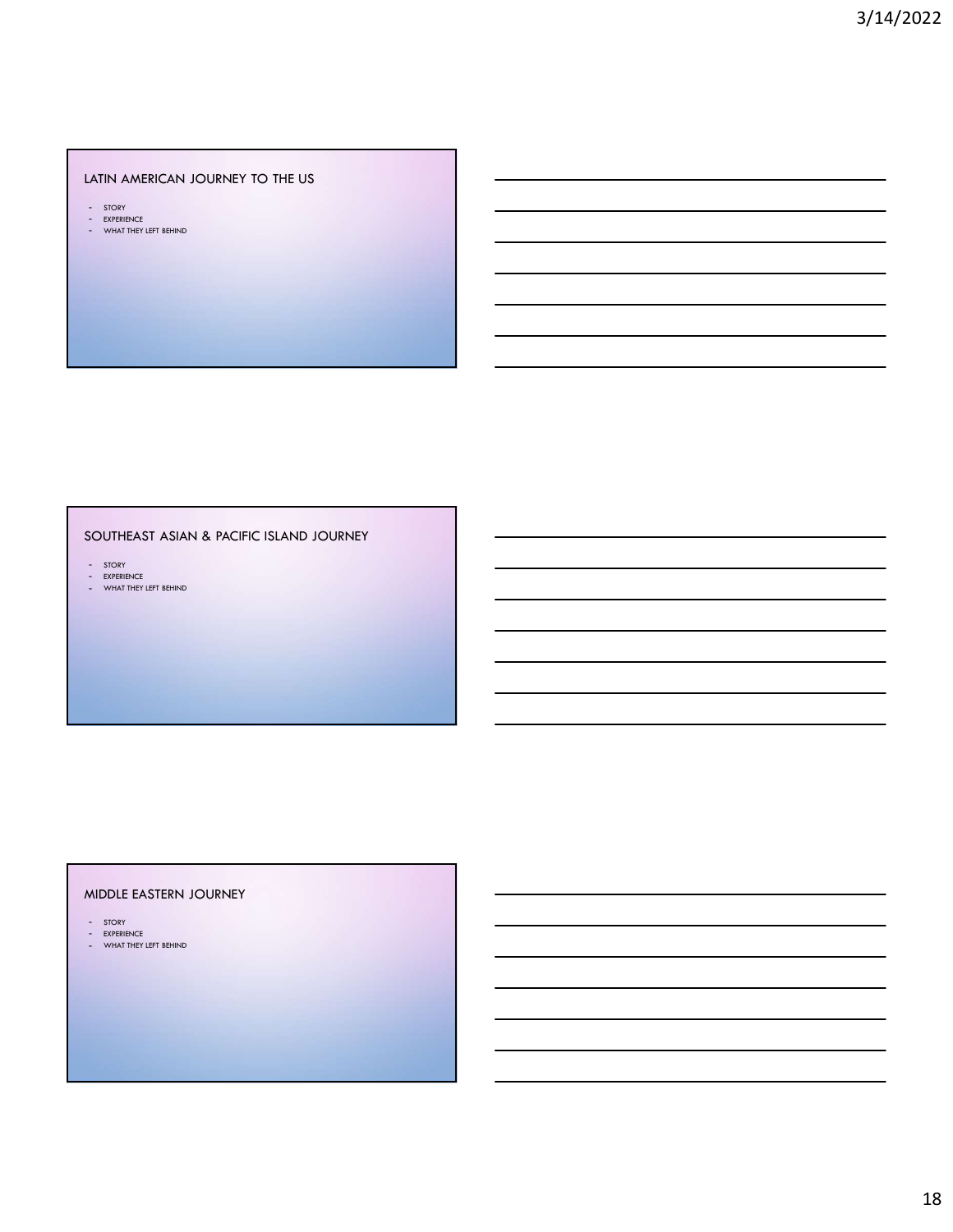### NORTHWESTERN ASIAN JOURNEY

- 
- STORY<br>- EXPERIENCE<br>- WHAT THEY LEFT BEHIND

## CHALLENGES FOR PARENTS & STUDENTS - ACCULTURATION ASIAN JOURNEY<br>
- ACCULTURATION<br>
- ACCULTURATION PROCESS<br>
- ACCULTURATION PROCESS<br>
- ACCULTURATION PROCESS<br>
- ACCULTURATION PROCESS<br>
- ACCULTURATION PROCESS<br>
- ACCULTURATION PROCESS<br>
- ACCULTURATION PROCESS<br> - RACIS<br>
CONTROLLERING<br>
CONTROLLERING<br>
CONTROLLERING BOOK PARENTS & STUDENTS<br>
MACINE CONTROLLERING BOOK<br>
ACCULUMBATION PROCESS<br>
AND ACCULUMBATION PROCESS<br>
ACCULUMBATION PROCESS<br>
ACCULUMBATION PROCESS<br>
ACCULUMBATION PROCESS THE MEST REPORT OF STATUS OF STATUS OF STATUS OF STATUS OF STATUS OF STATUS OF STATUS OF STATUS OF STATUS OF STATUS OF STATUS OF STATUS OF STATUS OF STATUS OF STATUS OF STATUS OF STATUS OF STATUS OF STATUS OF STATUS OF STA - LANGUAGE POR PARENTS & STUDENTS<br>- LANGUAGE POR PARENTS & STUDENTS<br>- LANGUAGE POR PARENTS & STUDENTS<br>- LANGUAGE POR PARENTS & STUDENTS<br>- LANGUAGE POR PARENTS<br>- LANGUAGE PORTURES - SCHOOL ACCESSIBILITY<br>- SCHOOL ACCESSIBILITY<br>- SCHOOL ACCESSIBILITY<br>- SCHOOL ACCESSIBILITY<br>- SCHOOL ACCESSIBILITY<br>- SCHOOL ACCESSIBILITY<br>- SCHOOL ACCESSIBILITY<br>- SCHOOL ACCESSIBILITY

- 
- 
- 
- 

### ACCULTURATION

FOUR STAGES OF ACCULTURATION

- 1. INTEGRATION
- 2. ASSIMILATION
- 3. SEPARATION
- 4. MARGINALIZATION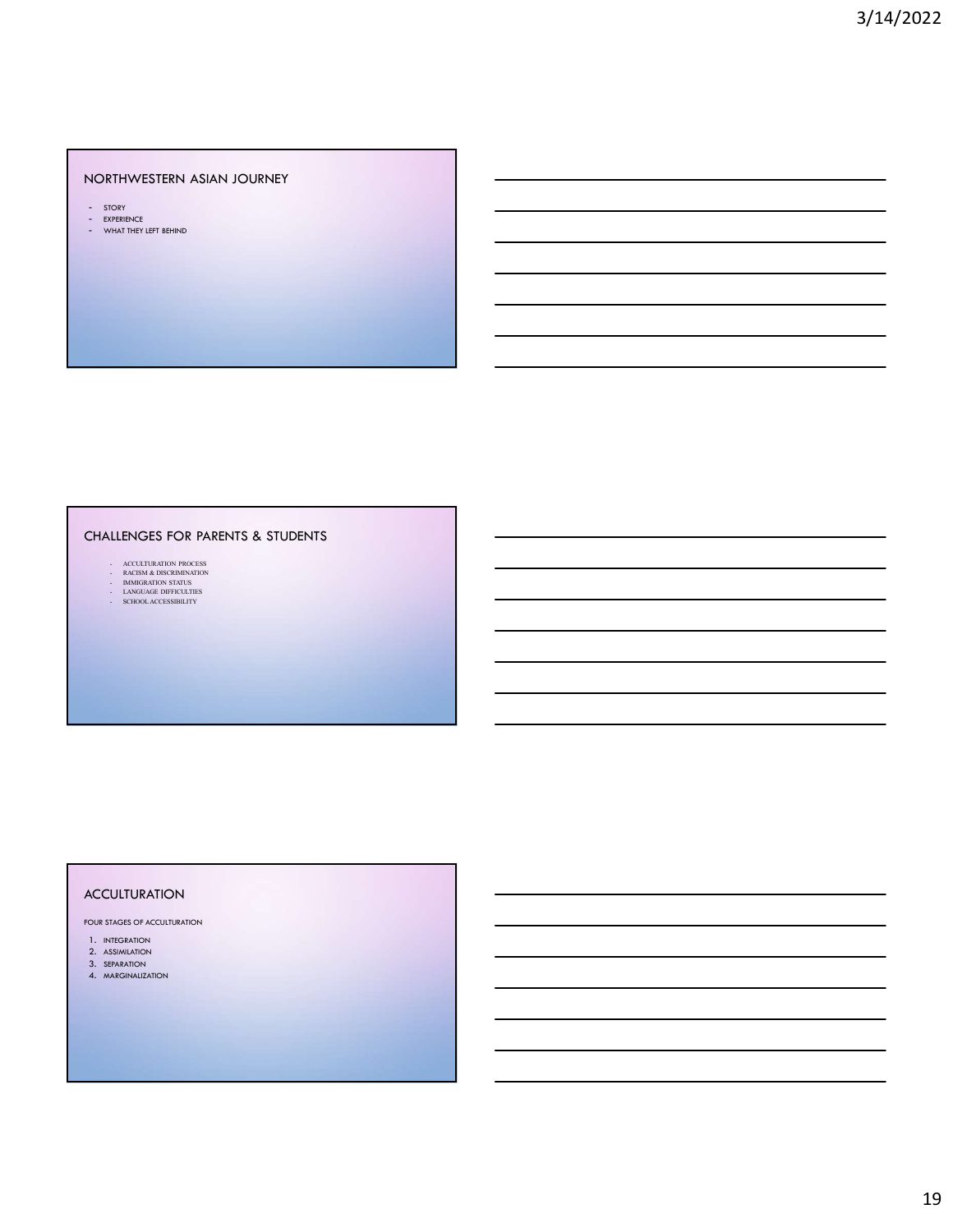### CHALLENGES TO ACCULTURATION

1 LANGUAGE ACQUISITION

- 2 FAMILY MEMBERS' ATTITUDE TOWARD HOST CULTURE AND ITS ADOPTION
- 3 PSYCHO-SOCIAL STRESSORS/EFFECTS

4. BEHAVIORAL

5. ACADEMICS

### LANGUAGE ACQUISITION

LEARNING A NEW LANGUAGE EDUCATIONAL EXPERIENCE FROM HOME COUNTRY LANGUAGE DIFFICULTIES

### FAMILY/PARENT ATTITUDE TO ACCULTURATION

ADULTS ACCULTURATE SLOWER THAN YOUTHS CONFLICT BETWEEN PARENTS AND YOUTHS ACCULTURATION CHALLENGES TO LEARNING NEW AND DOMINANT CULTURE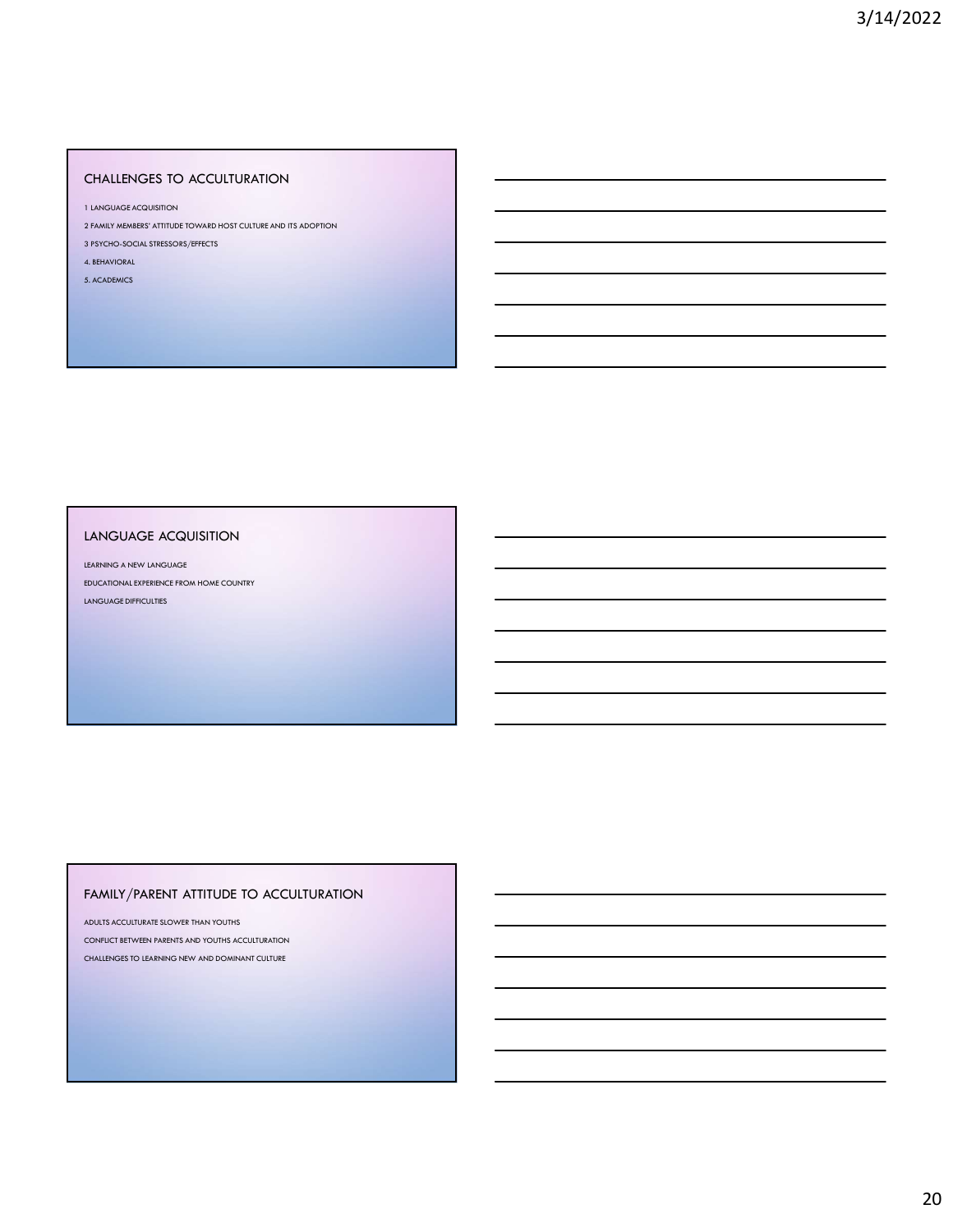### PSYCHO-SOCIAL STRESSORS

SOCIAL ECONOMIC STATUS

COMMUNITY CONNECTION

DIFFERENCES BETWEEN DOMINANT AND TRADITIONAL CULTURE

### BEHAVIORAL CHALLENGES

PARENTS ADJUSTING TO DOMINANT CULTURE'S BEHAVIORAL EXPECTATIONS YOUTHS' ADJUSTMENTS TO NEW AND DOMINANT CULTURE WHOLE FAMILY BEHAVIORAL EXPECTATIONS TO ADJUST

### ACADEMIC CHALLENGES

EDUCATIONAL SYSTEM FROM HOME COUNTRY TO HOST COUNTRY EDUCATIONAL EXPERIENCE FROM HOME COUNTRY ACADEMIC EXPECTATIONS FROM HOST COUNTRY LANGUAGE BARRIER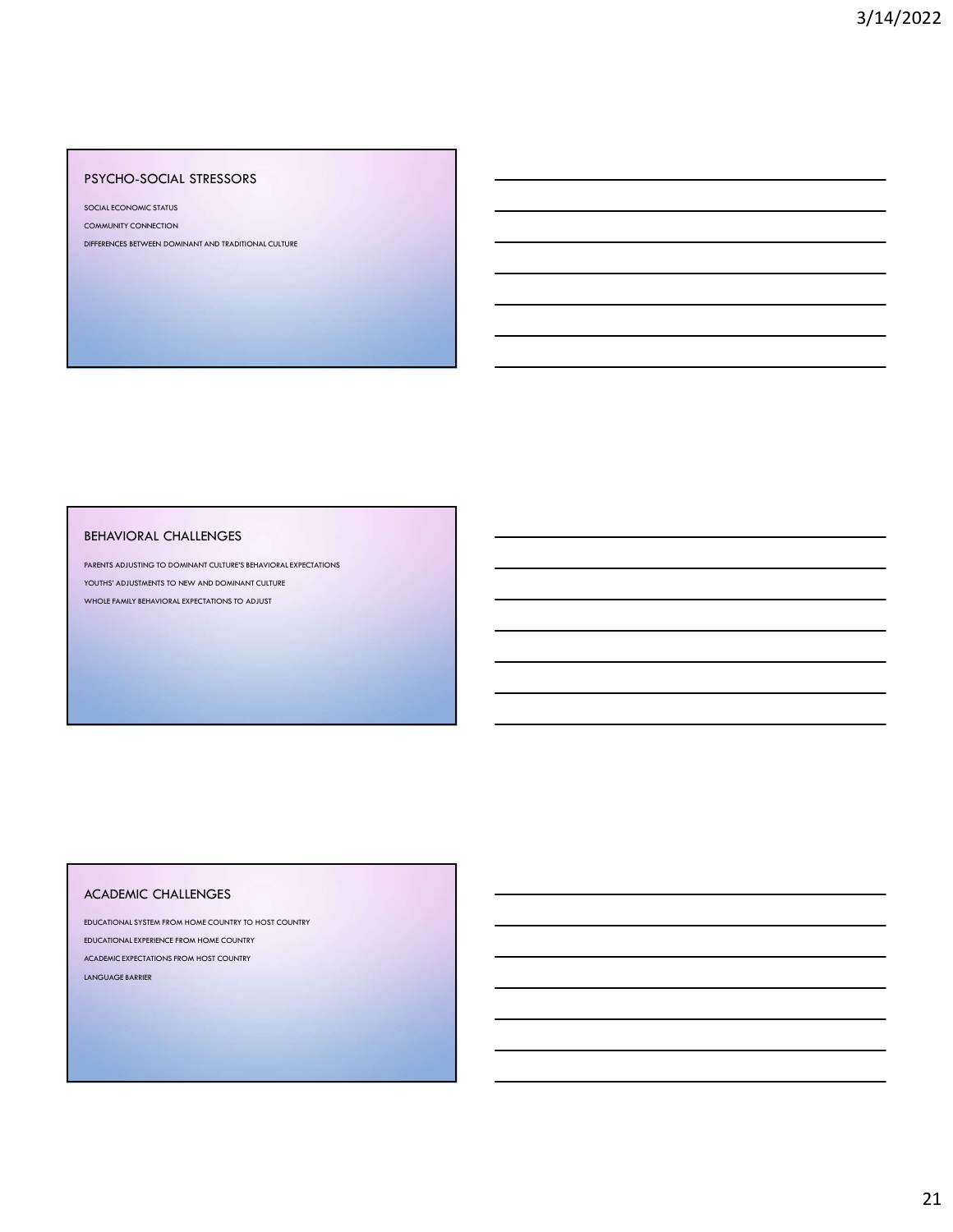### CHALLENGES FOR PARENTS & STUDENTS: RACISM & DISCRIMINATION HOST COUNTRY

COMMUNITY OF RESIDENCE

WORK PLACE

SCHOOL

### CHALLENGES FOR PARENTS & STUDENTS: IMMIGRATION STATUS

AUTHORIZED VERSUS UNAUTHORIZED IMMIGRATION

PARENTS STUDENTS

### CHALLENGES FOR PARENTS & STUDENTS: LANGUAGE DIFFICULTIES

LANGUAGE BARRIERS CONNECTIVITY WITH COMMUNITY, SCHOOLS, TEACHERS, ETC LANGUAGE ACQUISITION SOCIAL ENGAGEMENT LEARNING & ACADEMICS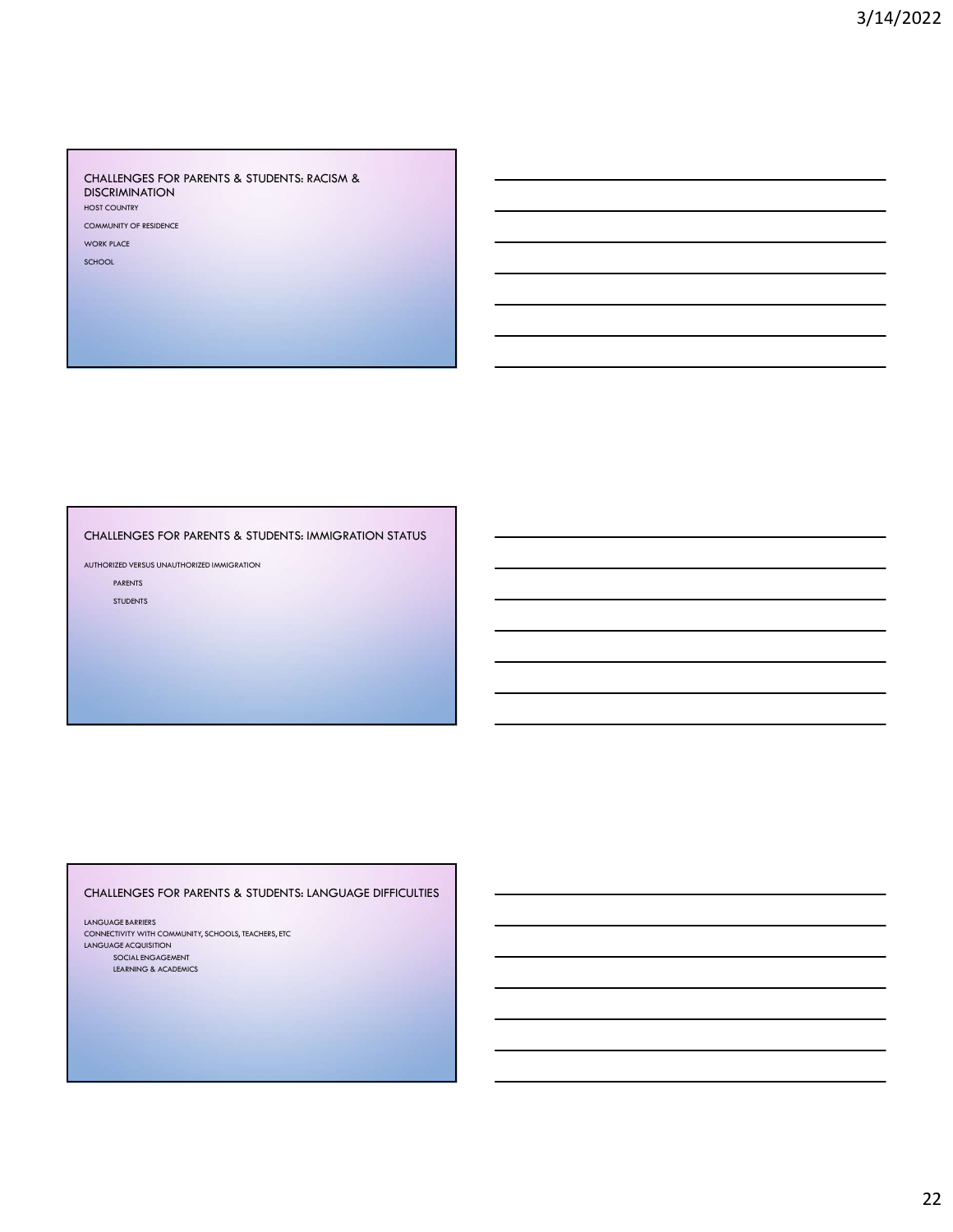### CHALLENGES FOR PARENTS & STUDENTS: SCHOOL ACCESSIBILITY

LANGUAGE BARRIERS: TRANSLATION & INTERPRETATIONS

UNDERSTANDING EDUCATIONAL SYSTEMS AND SUPPORTS

UNPREPAREDNESS OF SCHOOL

- CONNECTIVITY WITH SCHOOL STAFF AND SCHOOL COMMUNITY

### FROM CHALLENGES TO ASSETS (STRENGTHS)

OUR IMMIGRANT PARENTS AND STUDENTS COME WITH ASSETS

- STRENGTH-BASED THEORY AND APPROACH
	- CHARACTER STRENGTH<br>- RESILIENCE<br>- CULTURAL ASSETS
	-
	-
- CULTURAL ASSETS IDENTIFIER (CAI)<br>- ATTRIBUTES, REIATIONSHIPS, CONTEXT, SKILLS (ARCS)<br>- STRENGTH-BASED SCHOOL PSYCHOLOGICAL PRACTICES<br>- SCHOOL PSYCHOLOGIST'S ASSETS & STRENGTHS<br>- SERESSMENTS<br>- CONSULTATION/COLLABORATION<br>-
	-
	-
	-
	-

### STUDENTS ASSETS & STRENGTH: CHARACTER STRENGTHS

"CHARACTER STRENGTH IS THOSE ASPECTS OF PERSONALITY THAT ARE MORALLY VALUED"

- 
- HOPE<br>- KINDNESS<br>- SOCIAL INTELLIGENCE<br>- SELF-CONTROL
- 

CLASSIFICATION OF STRENGTHS

- WISDOM & KNOWLEDGE<br>- COURAGE<br>- HUMANITY<br>- JUSTICE<br>- TEMPERANCE<br>- TEMPERANCE<br>- TEMPERANCE
- 
- 
-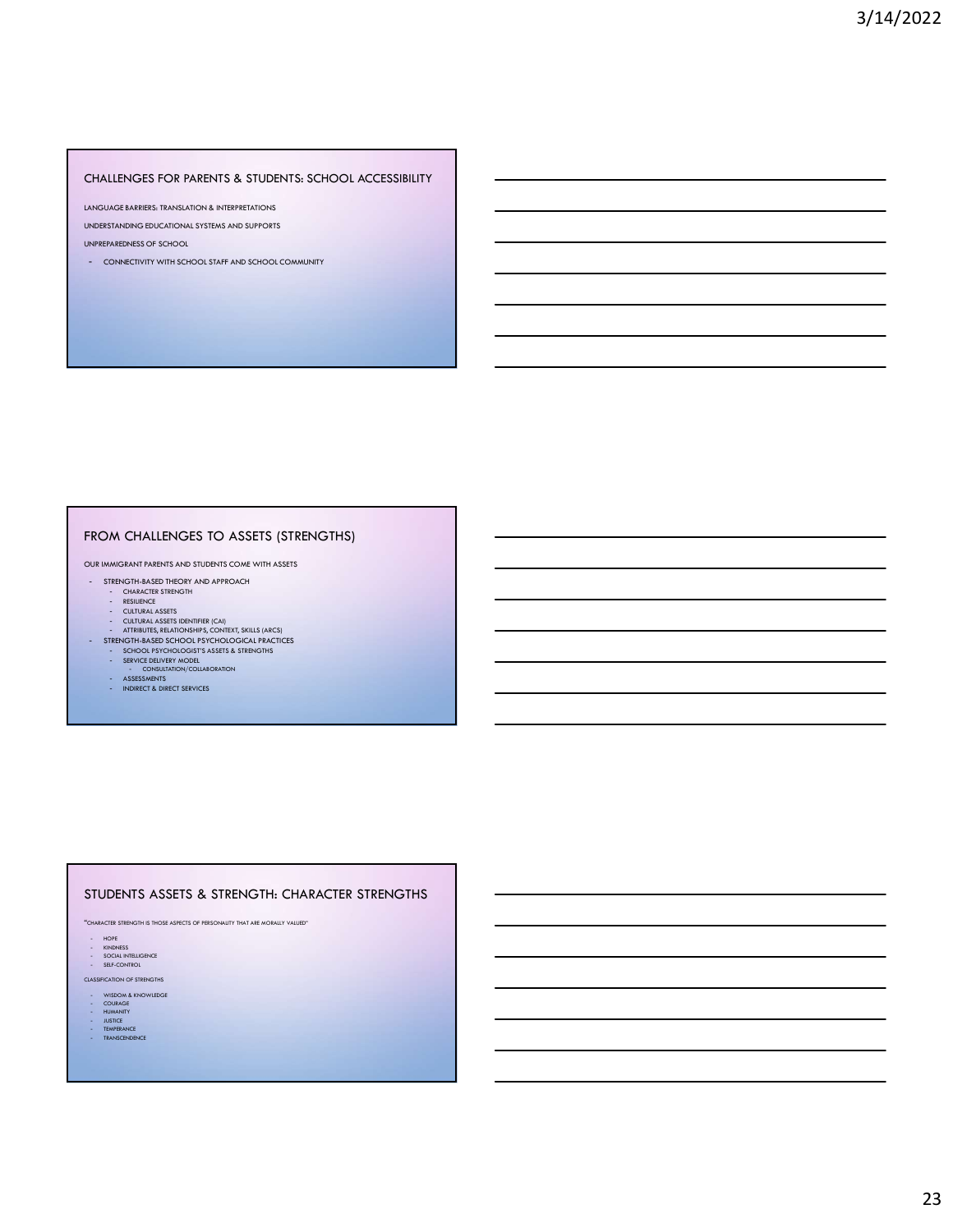### STUDENTS' ASSETS & STRENGTHS: RESILIENCE

RESILIENCE

- **PROTECTIVE FACTORS** 
	- IDENTITY<br>- EFFICACY<br>- ORIENTATION<br>- RESOURCES
	-
	-

ADAPTATION

- DEVELOPMENTAL PSYCHOLOGISTS
- ACCULTURATION PSYCHOLOGISTS

### RESILIENCE AND ACCULTURATION

SOCIAL SUPPORTS

- RELATIONAL INDIVIDUAL
- COMMUNAL

BICULTURALISM

### IMMIGRANT YOUTH ADAPTATIONS

THROUGH THE LENS OF CONTEXT

- 1. IDENTITY
- 2. SCHOOL & PEERS 3. NEIGHBORHOOD
- 4. FAMILY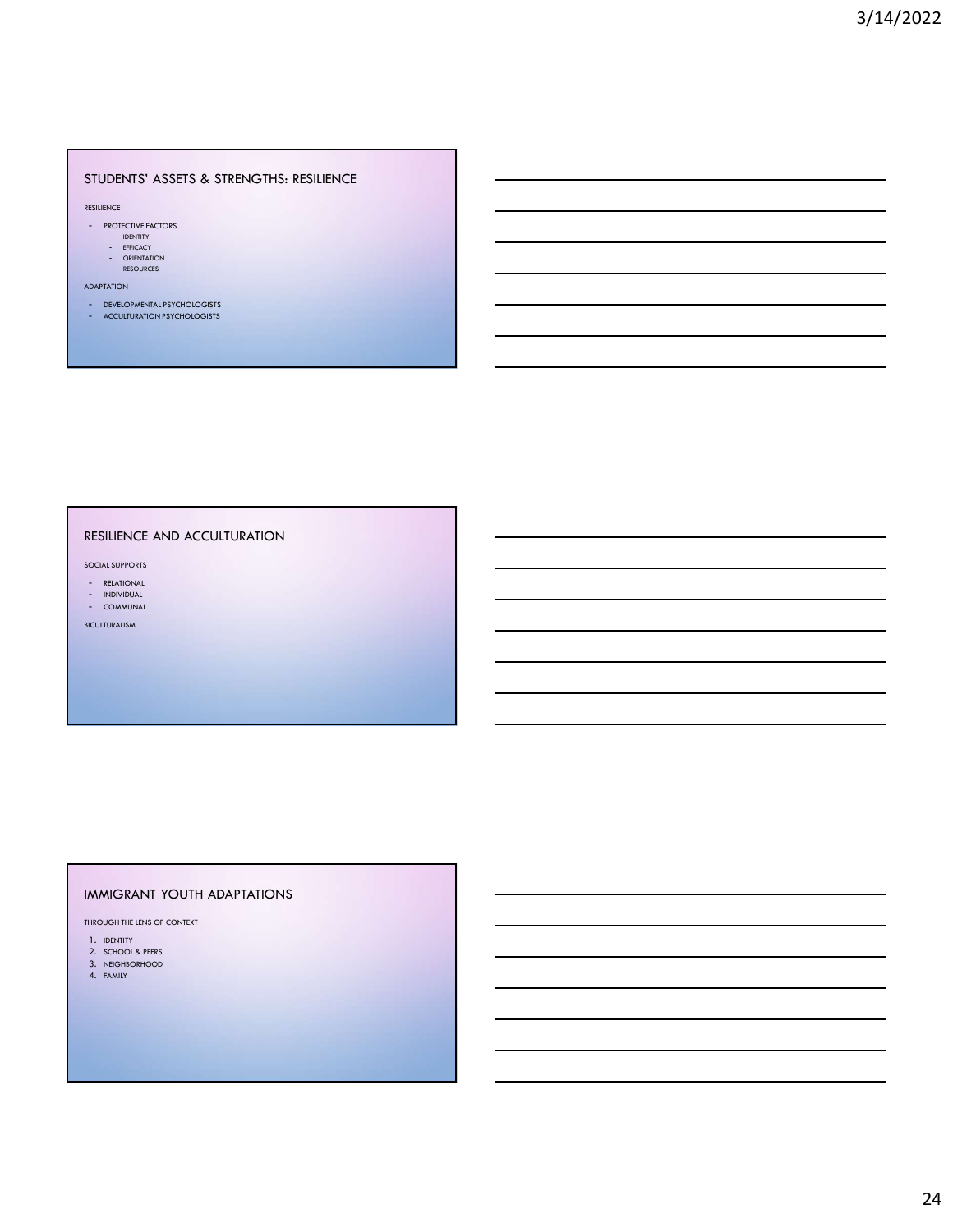### CULTURAL ASSETS/STRENGTHS CULTURAL ASSETS/STRENGTHS<br>
COMMON CULTURAL ASSETS<br>
6 TYPES OF CULTURAL ASSETS<br>
1. ASPRADIONAL<br>
1. ASPRADIONAL<br>
1. ASPIRATIONAL<br>
4. A MARGINE<br>
4. A MARGINE<br>
4. A MARGINE<br>
4. A MARGINE<br>
4. A MARGINE<br>
4. A MARGINE<br>
4. A MARGI 2. FAMILIAL VUITURAL ASSETS/STRENGTHS<br>momonotoliurial assets<br>types of cultural assets<br>1. Aspreachdal<br>1. Social and Contains and Contains and Contains and Contains and Contains and Contains and Contains and Contains and Contains and Co LULTURAL ASSETS/STRENGTHS<br>
DOMON CULTURAL ASSETS<br>
TYPES OF CULTURAL ASSETS<br>
1. ASTRONOMIC<br>
1. NOTEL CULTURAL SERIES<br>
5. PORTLACE<br>
5. NORGADICOLOGICAL SURGERICO<br>
ALISO CONTROL SURGERICOLOGICAL SURGERICO CONTROL<br>
CONSIDERATI CULTURAL ASSETS/STRENGTHS<br>
DAMON CULTURAL ASSETS<br>
TYPES OF CULTURAL ASSETS<br>
LA SHIRADOSAL<br>
LA SHIRADOSAL<br>
LA SHIRADOSAL<br>
SANDIARYONAL SANDARYONAL<br>
SANDIARYONAL SANDARYONAL<br>
SANDIARYONAL WEALTH ULTURAL ASSETS/STRENGTHS<br>
DAMON CULTURAL ASSETS<br>
TYPES OF CLIVERAL ASSETS<br>
1. ASPIRATIONAL<br>
1. DATURAL<br>
1. RESISTANT<br>
1. RESISTANT<br>
1. RESISTANT<br>
1. RESISTANT<br>
2. RESISTANT<br>
COMMONIVY CULTURAL WEALTHE<br>
COMMONIVY CULTURAL W

### COMMON CULTURAL ASSETS

- 
- 
- 
- 
- 

"COMMUNITY CULTURAL WEALTH"

### FOUR ASSETS OF IMMIGRANT YOUTHS

1 CULTURE OFFERS STRENGTH

2 BILINGUALISM

3 MIGRATION-RELATED CHALLENGES SPURS HEALTHY DEVELOPMENT

### 4 JUGGLING 2 CULTURES

- RESILIENCE
- FLEXIBILITY
- PEER RELATIONS

### CULTURE AS AN ASSET

AS A CULTURE WHAT DO THEY VALUE

LANGUAGE

HISTORY **Andreas Andreas Andreas Andreas Andreas Andreas Andreas Andreas Andreas Andreas Andreas Andreas Andre** TRADITIONS

ARTS & HUMANITIES

EDUCATION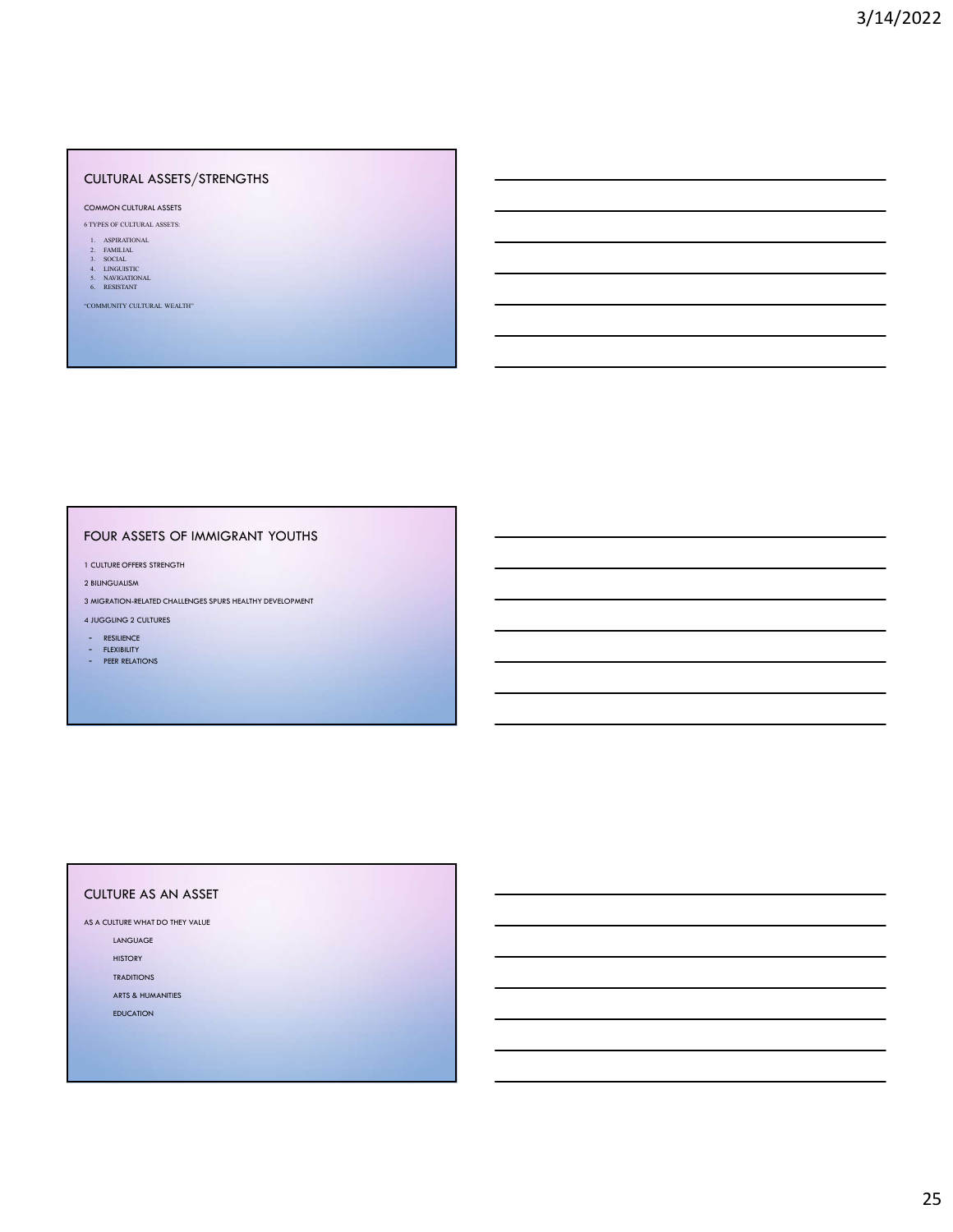### BILINGUALISM

MULTILINGUAL

DOMINANT LANGUAGE: SPEAKING, READING, WRITING

HOST LANGUAGE

### MIGRATION RELATED CHALLENGES

JOURNEY TO NEW COUNTRY COPE AND RESILIENCE

### JUGGLE TWO CULTURES

KEEPING TRUE TO OWN CULTURE AND TRADITIONS LEARNING AND ADJUSTING TO NEW & DOMINANT CULTURE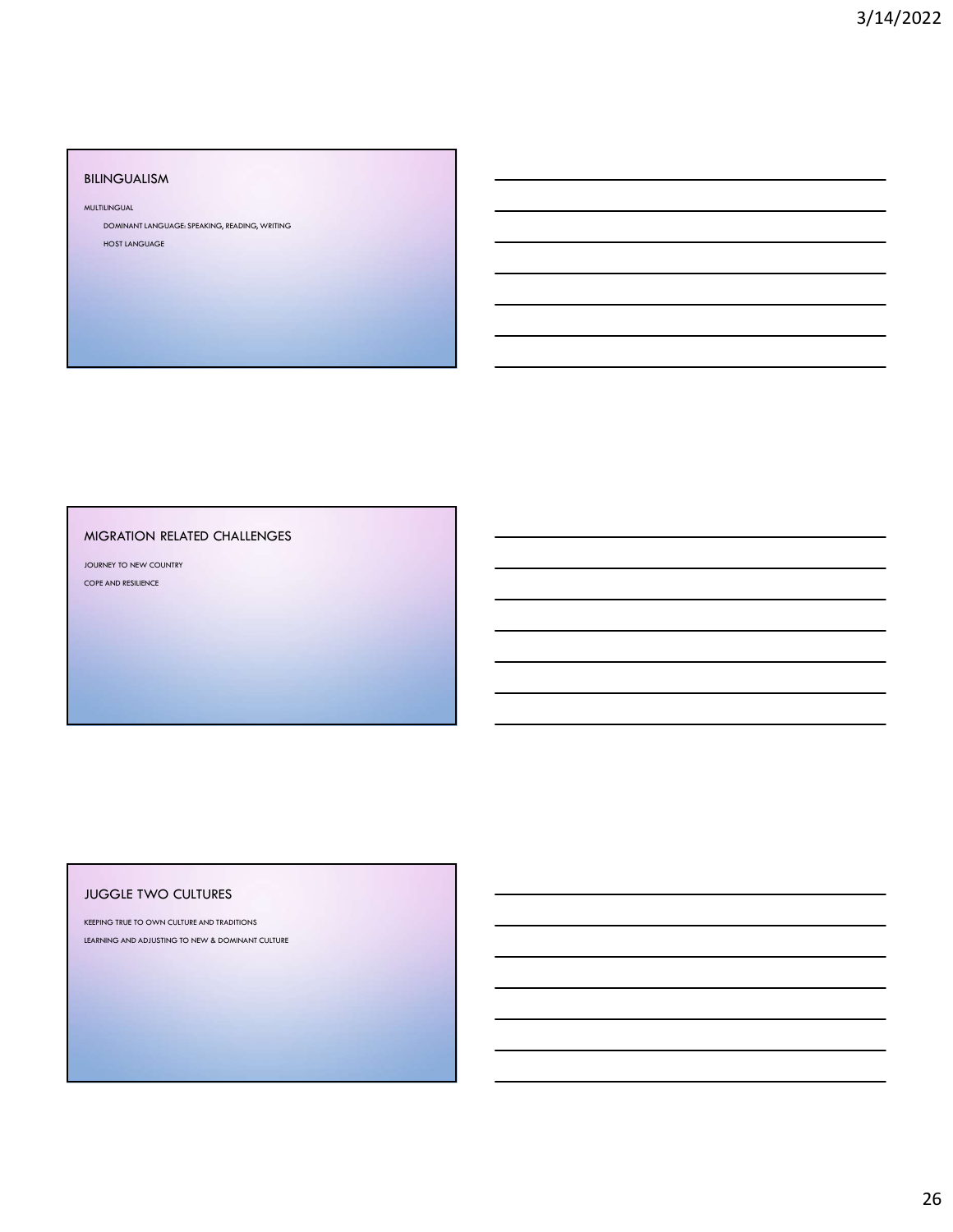### ACCESSING CULTURAL ASSETS & STRENGTHS

CULTURAL ASSET IDENTIFIER (CAI) ATTRIBUTES, RELATIONSHIPS, CONTEXT, & SKILLS (ARCS)

### CULTURAL ASSET IDENTIFIER (CAI)

PURPOSE ITS USE

### CULTURAL ASSETS ARE:

- VALUABLE SKILLS - ATTITUDES

- EXPERIENCES

### ATTRIBUTES, RELATIONSHIPS, CONTEXT, & SKILLS (ARCS)

ITS DEVELOPMENT

ITS USES

OUTCOMES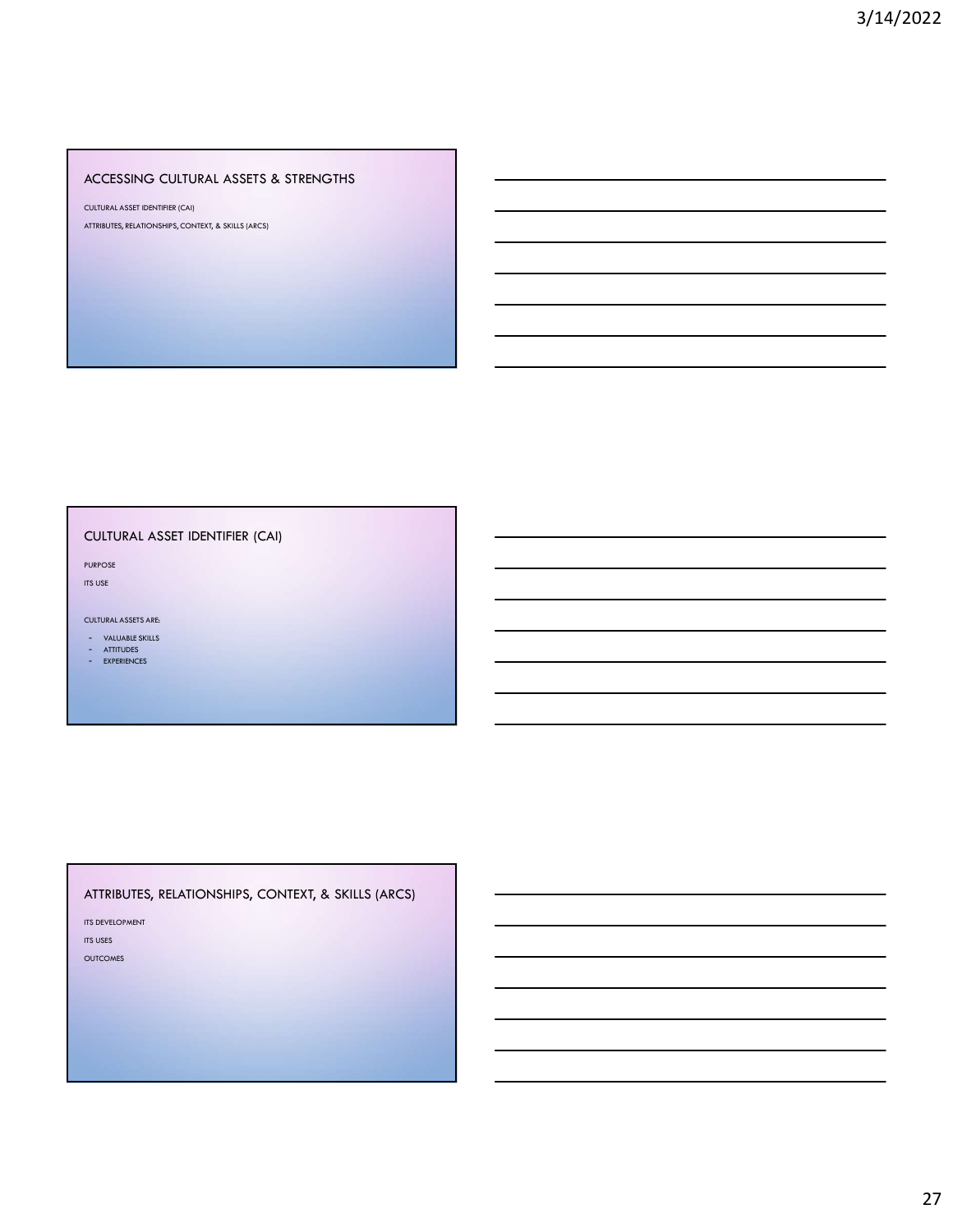### STRENGTH-BASED SCHOOL PSYCHOLOGICAL PRACTICES

- SCHOOL PSYCHOLOGIST'S ASSETS & STRENGTHS
- SERVICE DELIVERY MODEL<br>- CONSULTATION/COLLABORATION
- 
- ASSESSMENTS INDIRECT & DIRECT SERVICES

### SCHOOL PSYCHOLOGIST'S ASSETS

TRENGTH-BASED SCHOOL PSYCHOLOGICAL PRACTICES<br>
- SURGER DISCUSSIONERS<br>
- ASSESSIONERS<br>
- ASSESSIONERS<br>
- ASSESSIONERS<br>
- ASSESSIONERS ASSESS<br>
- LANGUAGE OFFICER ASSESS<br>
- LANGUAGE OFFICERS OF SURGER DISCUSSION CONTROLS AND TRENGTH-BASED SCHOOL PSYCHOLOGICAL PRACTICES<br>  $\therefore$  SCHOOL PROCEDUCES<br>  $\therefore$  SECOND LANGUAGE ACCUISITION<br>  $\therefore$  SECOND LANGUAGE ACCUISITION<br>
SECOND LANGUAGE ACCUISITION<br>
SECOND LANGUAGE ACCUISITION<br>
CHOOL PSYCHOLOGIST'S AS TRENGTH-BASED SCHOOL PSYCHOLOGICAL PRACTICES<br>
- SENSING TO MAKE AND CONTENT ACTOR<br>
- SENSING TO MAKE CONTENT COMPRESSES<br>
- SENSING TO MAKE 2 UNITED TO MAKE LANGUAGE AND CONTENT COMPREHENSIBLE FOR BILINGUAL<br>
CHOOL PSYCHOLOG CHOOL PSYCHOLOGIST'S ASSETS<br>
LEADNIG MORENT COMPRIBING INSURER CONTINUES AND CONTINUES AND CONTINUES AND INTERNATIONAL AND CONTINUES CONTINUES CONTINUES AND INTERNATIONAL AND CONTINUES AND INTERNATIONAL AND CONTINUES AND I - MANUAL DEVELOPMENT<br>- SECRED LANGUAR ANGELINAL DE DE LANGUAIS ANGELES COMPRESSIONER FOR BERSONAL DEVELOPMENT<br>- BERNING PRODUCTIONAL DEVELOPMENT<br>- ORGANIZATION<br>- MENING REVELOPMENT<br>- BERNING REVELOPMENT<br>- BERNING REVELOPME - LOCALIST PAYSPORTS VIRGINISTS<br>
SECOND LANGUAR ANGELING TO MAKE LANGUAR AND CONTENT COMPRIENSIBILE FOR BILENGUAL<br>
STEEDWINE TO THE SECOND TO MAKE LANGUAR AND CONTENT COMPRIENSIBILE FOR BILENGUAL<br>
SERIES AND A BULGARIAN<br>
S - LANDING RIFLERATION<br>
INSTRUCTION<br>
INSTRUCTION<br>
INSTRUCTION<br>
INSTRUCTION<br>
INSTRUCTION<br>
INSTRUCTION<br>
INSTRUCTION<br>
INSTRUCTION<br>
INSTRUCTION<br>
INSTRUCTION<br>
INSTRUCTION<br>
INSTRUCTION<br>
INSTRUCTION<br>
INSTRUCTION<br>
INSTRUCTION<br>
INST EXERCIS DESCRIPTION (PRODUCTATION CONFERENCIES) FOR BUILDEN (PRODUCTATION CONSULTATION CONSULTATION CONSULTATION<br>
BILINGUAL SCHOOL CONSULTATION (PRODUCTATION CONSULTATION CONSULTATION)<br>
CHOOL CONSULTATION (PRODUCTATION CON

### SCHOOL PSYCHOLOGICAL CONSULTATION MODEL

- 
- 
-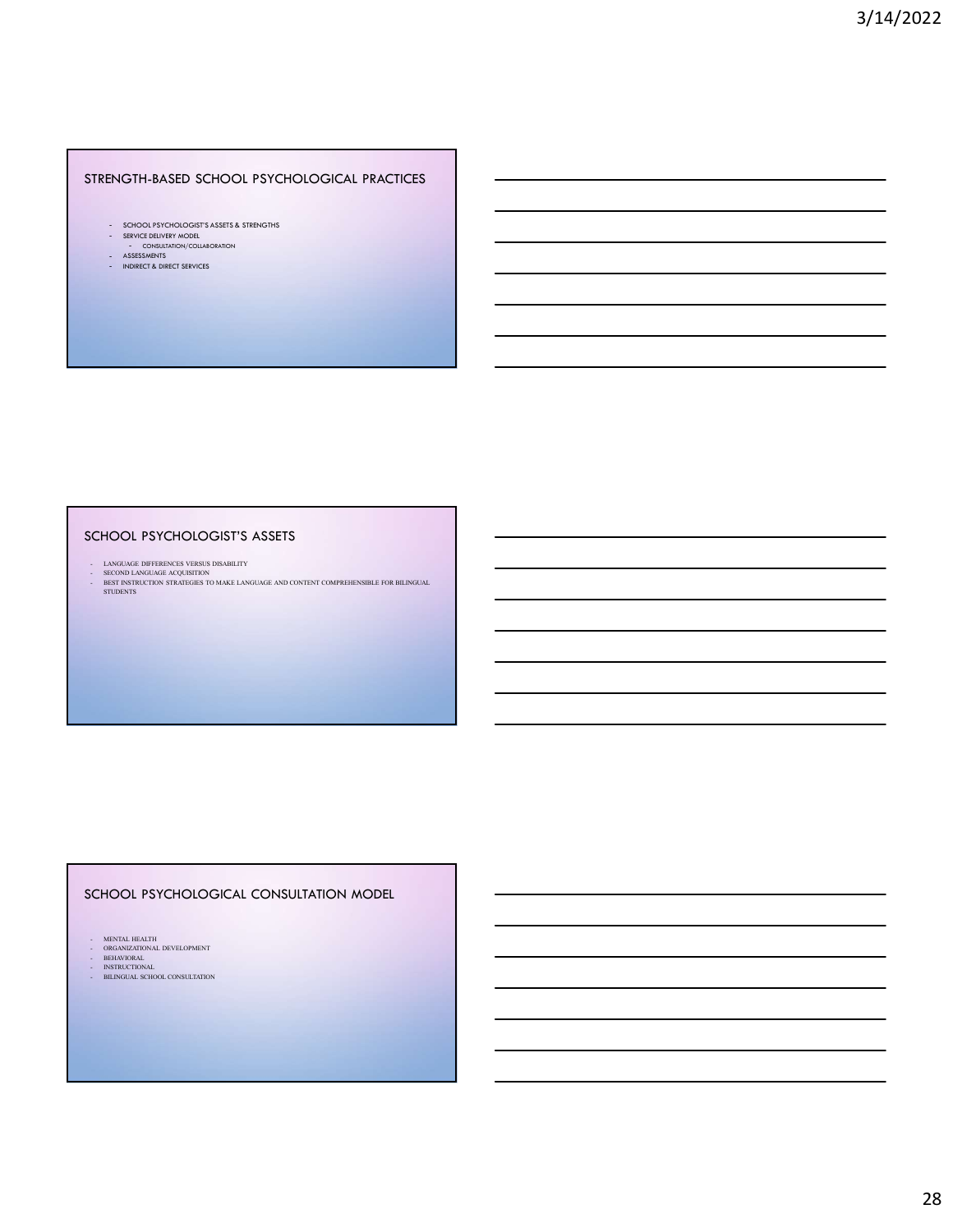### CONSULTATION: MENTAL HEALTH MODEL

CONSULTANT-CONSULTEE-CLIENT

### CONSULTATION: ORGANIZATIONAL MODEL

SCHOOL SYSTEM

ADMINISTRATION

TEACHING STAFF

SUPPORT PERSONNEL

### CONSULTATION: BEHAVIORAL MODEL

CONSULTANT-CONSULTEE-BEHAVIOR IN QUESTION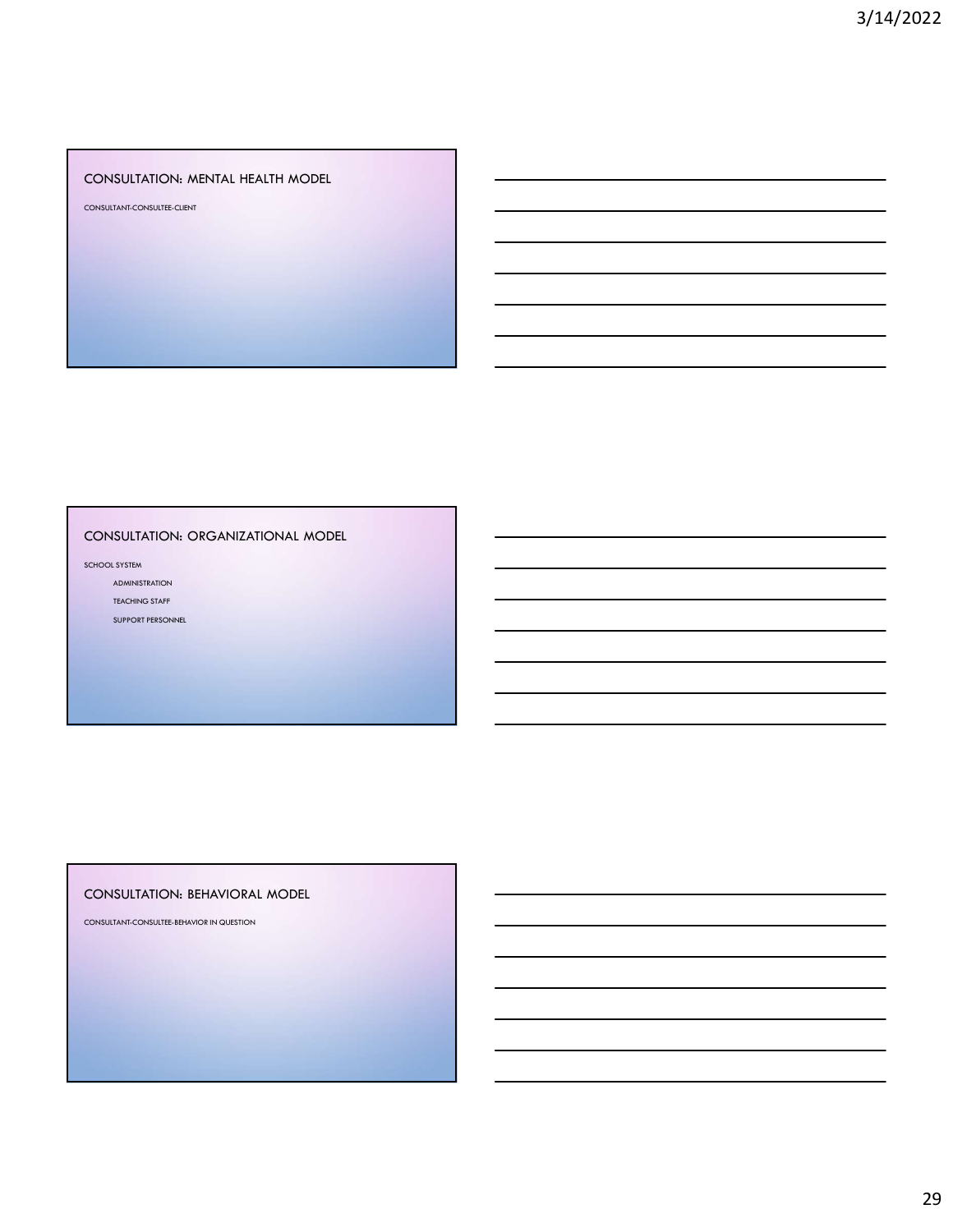### CONSULTATION: INSTRUCTIONAL MODEL

CONSULTANT-CONSULTEE-ACADEMIC & LEARNING OUTCOMES

### BILINGUAL SCHOOL CONSULTATION

FOCUS ON BILINGUAL POPULATION FACILITATE COMMUNICATION MULTICULTURAL & INSTRUCTIONAL

### ASSESSMENT MODEL

ECOLOGICAL PSYCHOSOCIAL AND BEHAVIORAL STRENGTH-BASED ASSESSMENT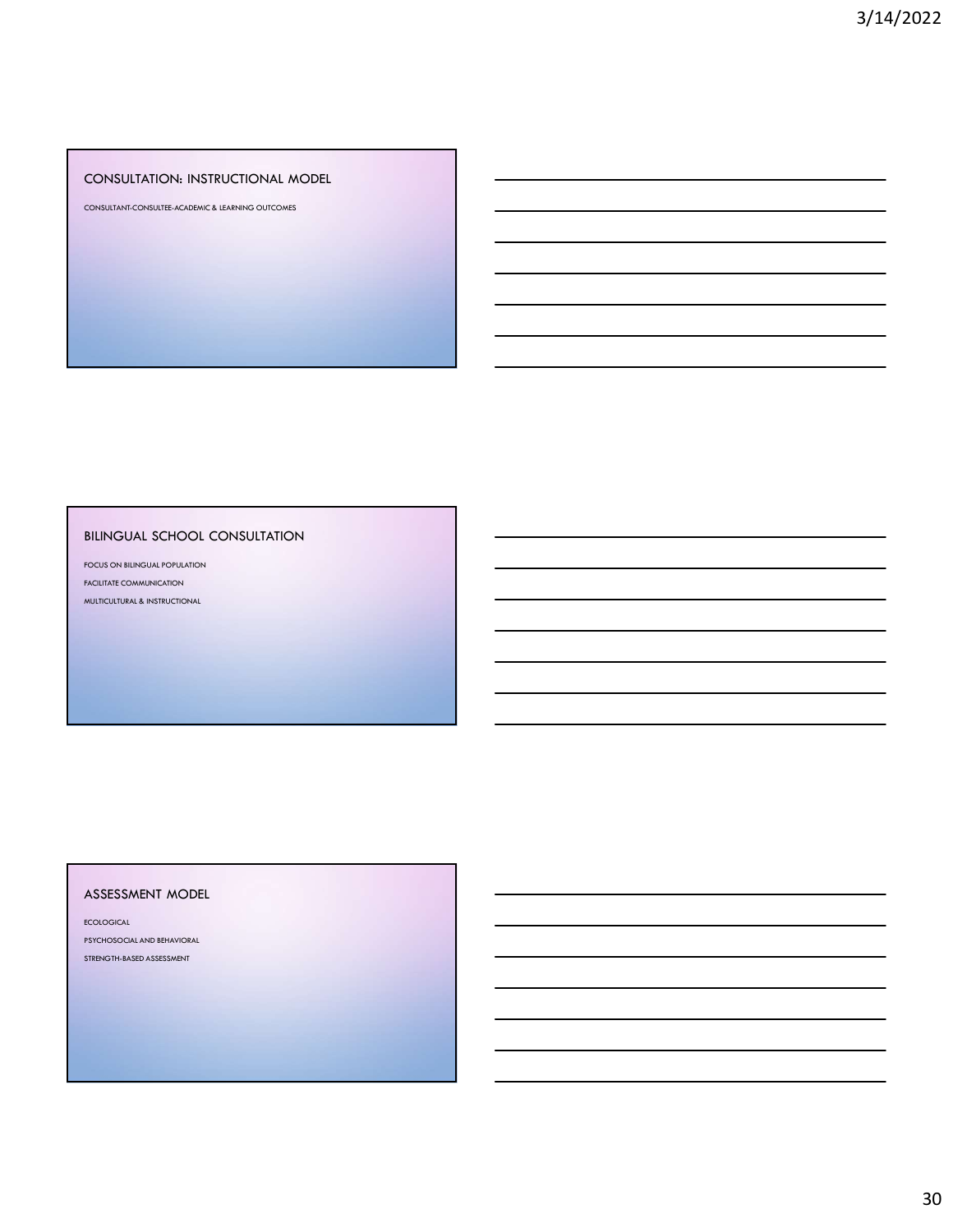### ECOLOGICAL, PSYCHOSOCIAL & BEHAVIORAL FRAMEWORK

ECOLOGICAL: TAKING INTO ACCOUNT THE ENVIRONMENTS STUDENT IS IN

PSYCHOSOCIAL & BEHAVIORAL: TAKING INTO ACCOUNT SOCIAL AND BEHAVIORAL CHALLENGES AND STRENGTHS IN STUDENT'S DEVELOPMENT

### STRENGTH-BASED ASSESSMENT

WHAT IS IT?

WHY?

TYPES OF STRENGTH-BASED ASSESSMENTS

### AREAS OF STRENGTHS RESULTING IN POSITIVE OUTCOMES

ASPECT OF IDENTITY

AREAS OF ABILITY

DEVELOPMENTAL OPPORTUNITIES

EMOTIONAL, MOTIVATIONAL, STRATEGIC SUPPORTS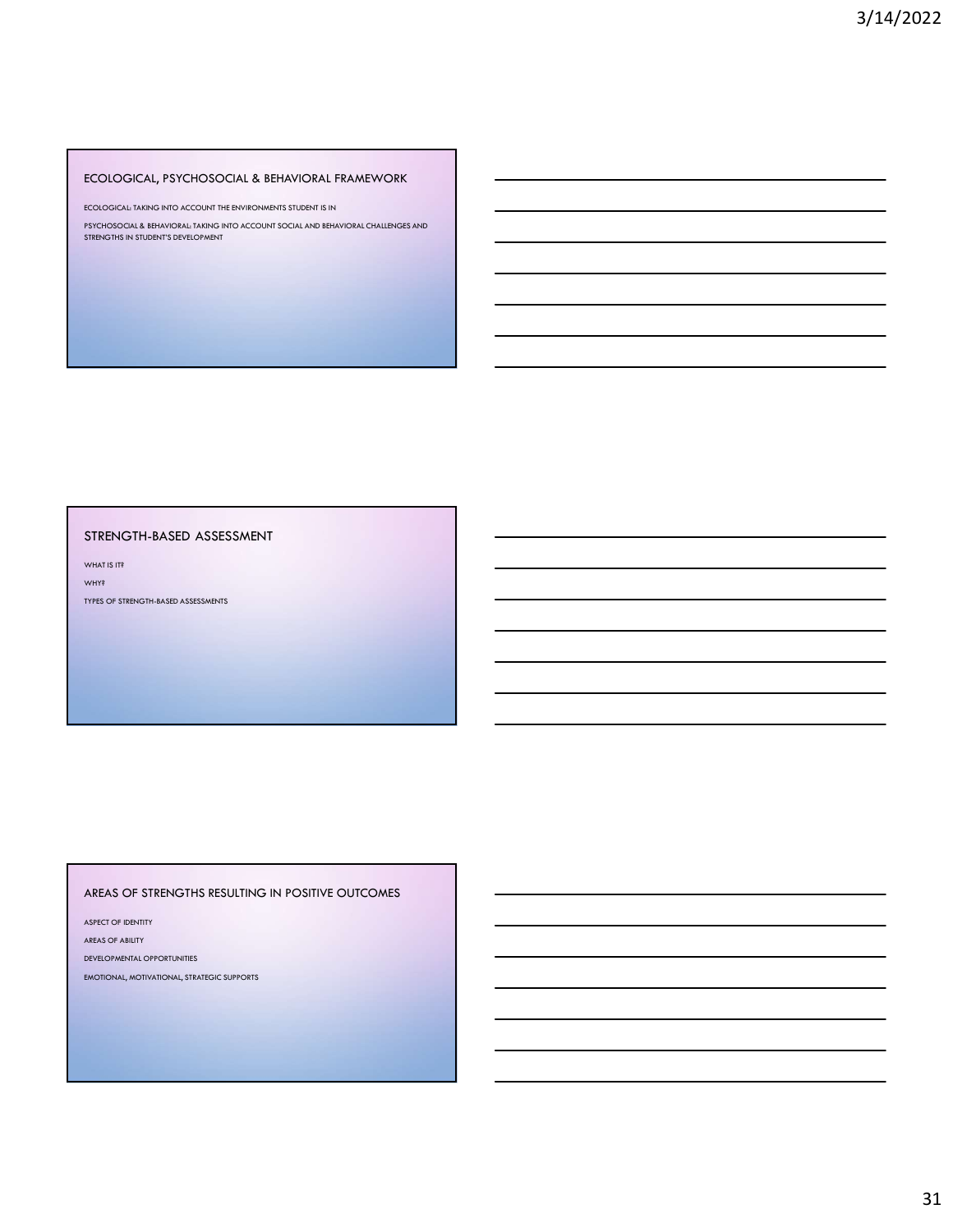### WHY STRENGTH-BASED ASSESSMENT?

PSYCHOLOGICAL WELL-BEING

POSITIVE TRAITS WITHIN TRAITS

FACTORS OUTSIDE OF INDIVIDUALS

# TYPES OF STRENGTH-BASED ASSESSMENTS PISCIONS OUTSIDE OF PROVIDENCE<br>
WITHOUT THIS CONSIDER OF PROVIDING<br>
ENCORR OUTSIDE OF STRENGTH-BASED ASSESSMENTS<br>
ENVIRONMAL ARENGEMENT COLLEGES ON LOCATED ANCHOR AND THE COLLEGES OF STRENGTH-BASED<br>
ENVIRONMAL ARENGEMENT C

BEHAVIORAL ASSESSMENT SCALE FOR CHILDREN-3 (BASC3)

### SERVICE DELIVERY MODEL TO ADDRESS LEARNING, SOCIAL-EMOTIONAL, AND BEHAVIORAL NEEDS

1 MTSS PERSPECTIVE TIER 1 ENGLISH LANGUAGE DEVELOPMENT CLASSES TRANSLATION SUPPORTS FOR PARENTS & FAMILIES EACH AND THE CHARLES CONTINUES OF THE CHARLES CONTINUES OF THE CHARLES CONTINUES OF THE CHARLES CONTINUES. TEACHER INSTRUCTIONAL SUPPORTS TEACHER, SCHOOL STAFF, AND PARENT TRAINING BILINGUAL INSTRUCTIONAL ASSISTANTS PEER BUDDIES FOR NEWCOMERS

TIER 2 Anders and the second control of the second control of the second control of the second control of the s ENGLISH LANGUAGE DEVELOPMENT CLASSES: CONTINUED NEED

REFERRAL PROCESS FOR TARGETED CONCERNS: LEARNING, SOCIAL-EMOTIONAL, & BEHAVIORAL

TIER 3

ASSESSMENT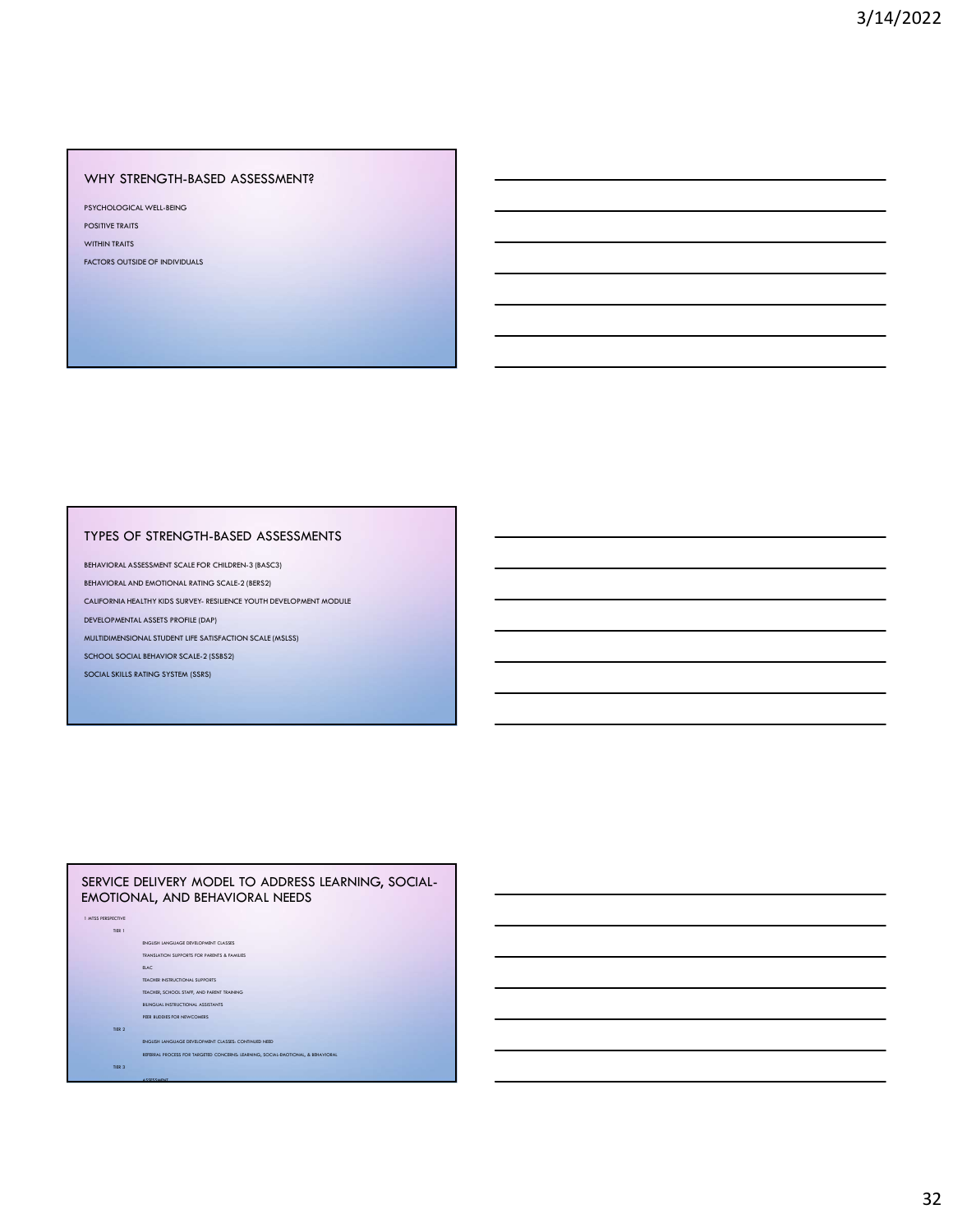### MTSS TIER 1

TIER 1

ENGLISH LANGUAGE DEVELOPMENT CLASSES TRANSLATION SUPPORTS FOR PARENTS & FAMILIES ELAC**C** the contract of the contract of the contract of the contract of the contract of the contract of the contract of the contract of the contract of the contract of the contract of the contract of the contract of the co

TEACHER INSTRUCTIONAL SUPPORTS

TEACHER, SCHOOL STAFF, AND PARENT TRAINING

BILINGUAL INSTRUCTIONAL ASSISTANTS PEER BUDDIES FOR NEWCOMERS

### MTSS TIER 2

ENGLISH LANGUAGE DEVELOPMENT CLASSES: CONTINUED NEED

REFERRAL PROCESS FOR TARGETED CONCERNS: LEARNING, SOCIAL-EMOTIONAL, & BEHAVIORAL

### TIER 3

ASSESSMENT CONSIDERATION

- BILINGUAL ASSESSMENTS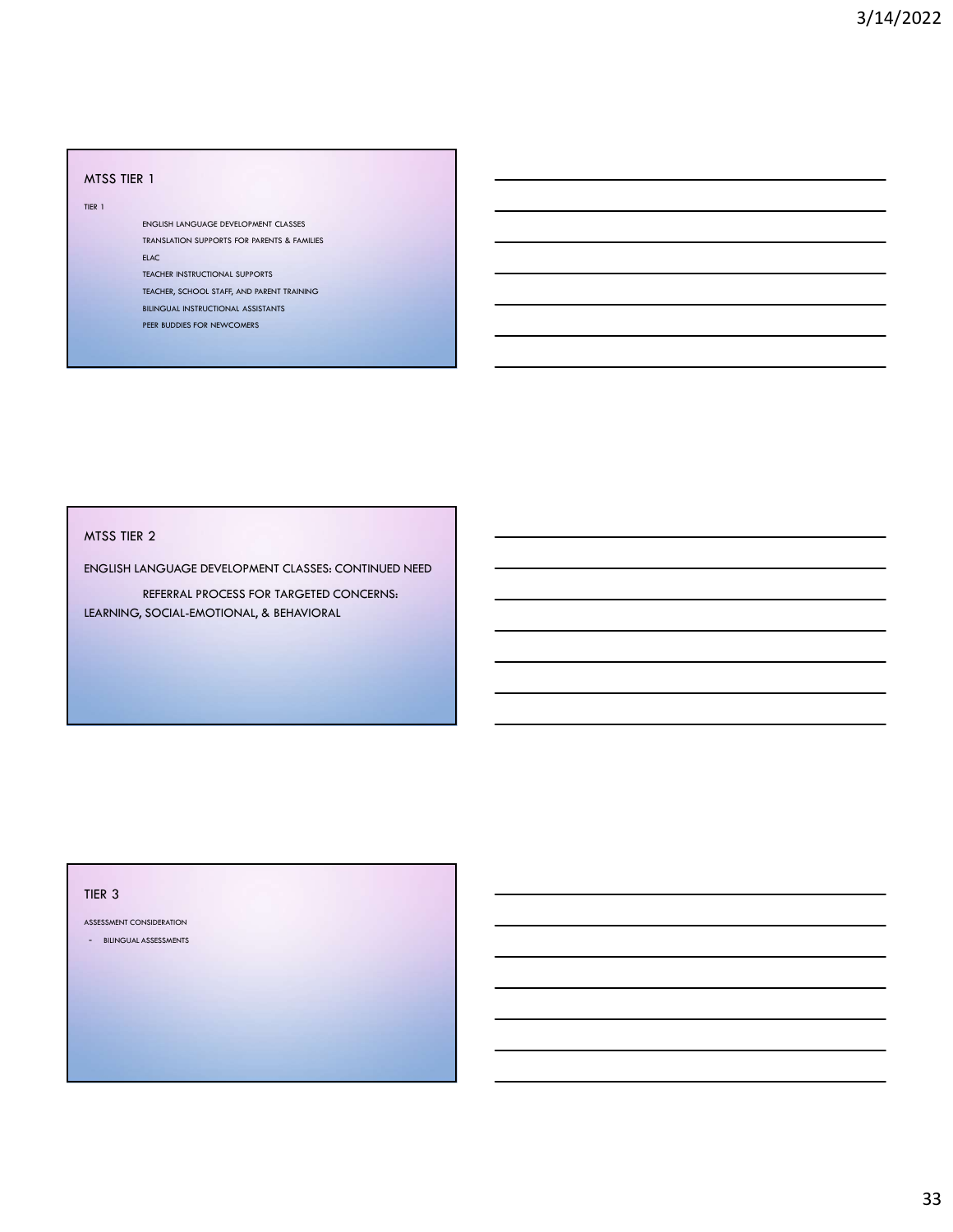### QUESTIONS/COMMENTS…

QUESTIONS/COMMENTS...<br>
REFERENCES<br>
SUR-Y (ANTES AND COMMETATIONS) CONTINUES AND RESERVED CONTINUES AND CONTINUES AND RESERVED CONTINUES AND RESERVED OF THE CONTINUES AND RESERVED OF THE CONTINUES AND RESERVED OF THE CONTI

### REFERENCES

CALIFORNIA DEPARTMENT OF EDUCATION. (2023C). *ENGLISHLER PROFICIENCY ASSESSMENT OF CALIFORNIA*. HTTPS://WWW.CDE.CA.GOV/TA/TG/EP/<br>CAPPA, R. NONLANG, K., FRATZEK, S., GOVORS, S., AUCHAGE, G., FRANCHA, M. (PINE ARREAT FOR ENG CAPPS, R., NEWLAND, K., FRATZKE, S., GROVES, S., AUCLAIR, G., FIX, M., & MCHUGH, M. (2015). INTEGRATING REFUGEES IN THE UNITED STATES: THE SUCCESSES AND CHALLENGES OF RESETTLEMENT IN A GLOBAL CONTEXT. STATISTICAL JOURNAL OF THE IAOS, 31(3), 341–367. HTTPS://DOI.ORG/10.3233/SJI-150918 COLORIN COLORADO. (2022). LANGUAGE ACQUISITION: AN OVERVIEW. HTTPS://WWW.COLORINCOLORADO.ORG/ARTICLE/LANGUAGE-ACQUISITION-OVERVIEW GÜNGÖR, D., & PERDU, N. (2017). RESILIENCE AND ACCULTURATIVE PATHWAYS UNDERLYING PSYCHOLOGICAL WELL-BEING OF IMMIGRANT YOUTH. INTERNATIONAL JOURNAL OF INTERCULTURAL RELATIONS, 56, 1–12. HTTPS://DOI.ORG/10.1016/J.IJINTREL.2016.10.005 HARRIS, B., & SULLIVAN, A. L. (2017). A FRAMEWORK FOR BILINGUAL SCHOOL CONSULTATION TO FACILITATE MULTITIER SYSTEMS OF SUPPORT FOR ENGLISH LANGUAGE LEARNERS. JOURNAL OF EDUCATIONAL AND PSYCHOLOGICAL CONSULTATION, 27(3), 367–392. HTTPS://DOI.ORG/10.1080/10474412.2017.1307758 HISTORY.COM. (2019). U.S. IMMIGRATION SINCE 1965. HTTPS://WWW.HISTORY.COM/TOPICS/IMMIGRATION/US-IMMIGRATION-SINCE-1965

CLUURAL ATLAS, (2023). *WELCOME TO THE CULTURAL ATLAS: H*ITPS-CCLUURALATLAS SIS COM AU:<br>KSITRE, M., REWEL, D. (2000, DICEMBER). *CRLATING SUCCESSIVIL PROGRAIS FOR IMMIGRANT FOUTH. AC*T FOR YOUTH UPBATE CINTER FOR EXCELLENC HDKANDN FORT, ADD. *THE ARC OF DEAL KOM, ADD OD DHE LEFT BEHROL* HOMEON DA OD DE ARC OF DEAL KOM ADD ON DE ARC O<br>HEFALDE-UNGC, G. GRO, DROGRAN FAMILIES STRATIGIES FOR SCHOOL SUPORT. AFFAOLE ASOCHFROV OF BECOMMEN FRANCIPAL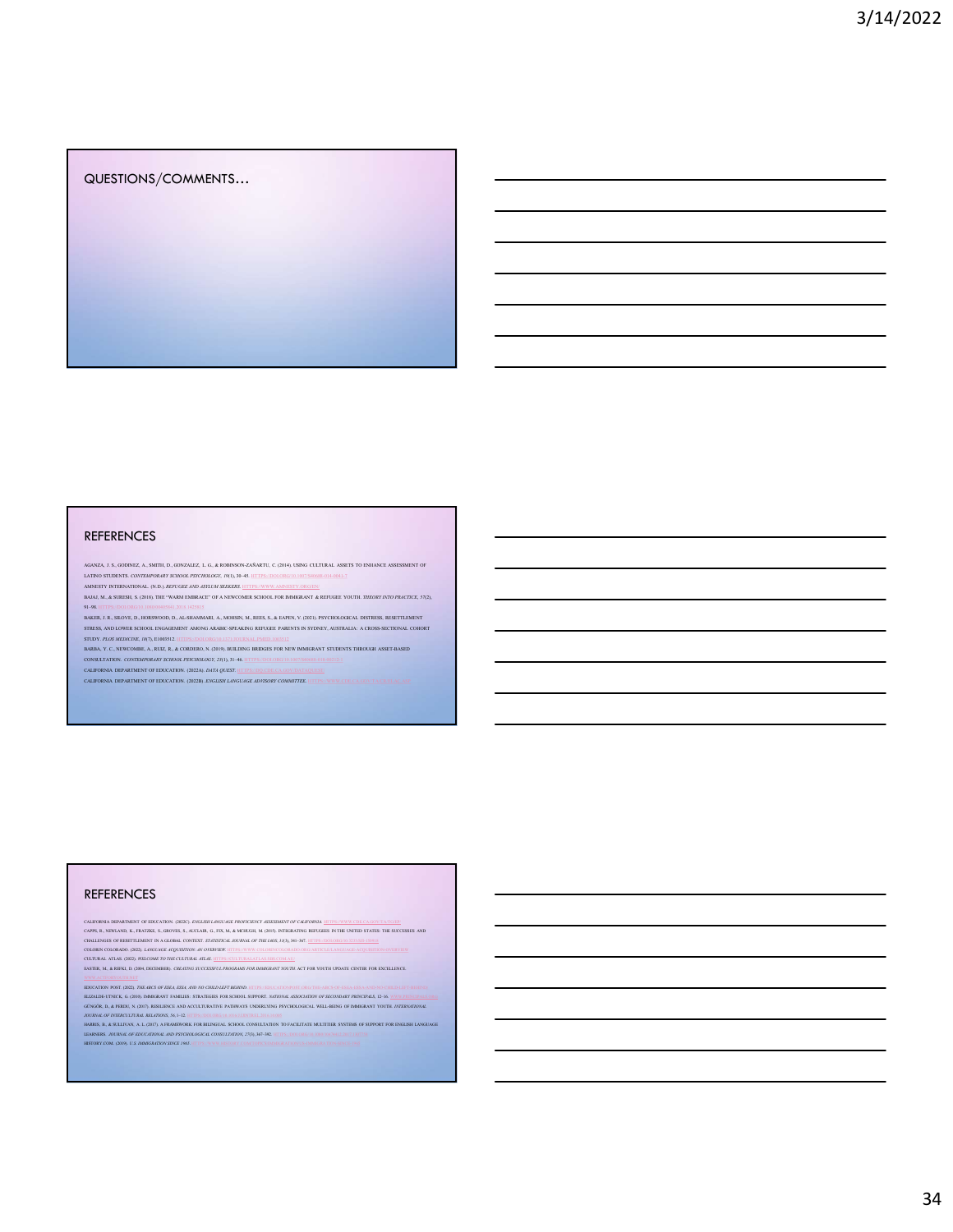DEBENS S. B., BARKET, J.D., NYGORO, K. A FRUGU, K. J., COM, STEDGITH-BAED ASSESSIENT AUD SCHOL PSYCHOLOGY. A SUMMAY AUD SYNTHESS. *THE CAFORNA SERON.*<br>DESCRICION 19, 8-PA (1995). CLEURALLY COMPITENT ASSESSIENT OU CONSULTAN

REFERENCES<br>
NEWS CONTRACTES CONTRACTES AND INTERFERIENT CONTRACTES AND THE UNIT OF THE REPORT OF THE REPORT OF THE REPORT OF THE REPORT OF THE REPORT OF THE REPORT OF THE REPORT OF THE REPORT OF THE REPORT OF THE REPORT O MCGRATH, R. E. (2014). CHARACTER STRENGTHS IN 75 NATIONS: AN UPDATE. THE JOURNAL OF POSITIVE PSYCHOLOGY, 10(1), 41–52. HTTPS://DOI.ORG/10.1080/17439760.2014.888580 MELLOM, P. J., STRAUBHAAR, R., BALDERAS, C., ARIAIL, M., & PORTES, P. R. (2018). "THEY COME WITH NOTHING:" HOW PROFESSIONAL DEVELOPMENT IN A CULTURALLY RESPONSIVE PEDAGOGY SHAPES TEACHER ATTITUDES TOWARDS LATINO/A ENGLISH LANGUAGE LEARNERS. TEACHING AND TEACHER EDUCATION, 71, 98–107. HTTPS://DOI.ORG/10.1016/J.TATE.2017.12.013 MERRY, L., PELAEZ, S., & EDWARDS, N. C. (2017). REFUGEES, ASYLUM-SEEKERS AND UNDOCUMENTED MIGRANTS AND THE EXPERIENCE OF PARENTHOOD: A SYNTHESIS OF THE QUALITATIVE LITERATURE. GLOBALIZATION AND HEALTH, 13(1). HTTPS://DOI.ORG/10.1186/S12992-017-0299-4 MOSSELSON, J., MORSHED, M., & CHANGAMIRE, N. (2017). EDUCATION AND WELLBEING FOR REFUGEE YOUTH. PEACE REVIEW, 29(1), 15–23. HTTPS://DOI.ORG/10.1080/10402659.2017.1272281 MOTTI-STEFANIDI, F. (2018). RESILIENCE AMONG IMMIGRANT YOUTH: THE ROLE OF CULTURE, DEVELOPMENT AND ACCULTURATION. DEVELOPMENTAL REVIEW, 50, 99–109. HTTPS://DOI.ORG/10.1016/J.DR.2018.04.002 NORWEGIAN REFUGEE COUNCIL. (N.D.). WHAT YOU SHOULD KNOW ABOUT PEOPLE WHO ARE DISPLACED IN THEIR OWN COUNTRY. NORWEGIAN REFUGEE COUNCIL. HTTPS://WWW.NRC.NO/NEWS/2019/MAY/WHAT-YOU-SHOULD-KNOW-ABOUT-PEOPLE-WHO-ARE-DISPLACED-IN-THEIR-OWN-COUNTRY/ OFFICE OF ELEMENTARY & SECONDARY EDUCATION. (N.D.). TITLE III: LANGUAGE INSTRUCTION FOR ENGLISH LEARNERS AND IMMIGRANT STUDENTS. OFFICE OF ELEMENTARY AND SECONDARY EDUCATION. HTTPS://OESE.ED.GOV/OFFICES/OFFICE-OF-FORMULA-GRANTS/SCHOOL-SUPPORT-AND-ACCOUNTABILITY/ESSA-LEGISLATION-TABLE-CONTENTS/TITLE-I-PART-A/

### REFERENCES

MOTISTERAUDE F, PAVLOOKULOS, V.A. ASSUODIPS, J.B. (2015), DAMKLOUS VICUT HAT ELECTRICO DE SOLOMANTON EN ENDATON IN DAMKRANT PEERSTRAAT PRESSIDENT DE SOLOMANT PEERSTRAAT DE SOLOMANT PEERSTRAAT DE SOLOMANT DE SOLOMANT DE SOL

BOTISTIKANIS I, PANGONGUN, V., AHU, JOHO BARBANY WOTH REMANDS THROBITICAL CONSIDERINGS, DAPRECAL DEVILOPMENT, AND FUTER DRECTIONS *JOURNAL OF*<br>BERGRAFI ON ADALESCENCE AND MASS. HE ISSUES AND SUPPRED BUTCHE CHARGES A DOUBLI

### REFERENCES

PARK, A RITHRONG COMO COMACTER STEDANTING BESIARCH DAPPENTE ACORA GY COLLEGY AND COLOCYTIC APPLICATION INTERNA<br>PASSIL, 1.5, CHUIN ISLANDA UN BARGANT VOITH PAST, PASSINT, AO BUTAIL *THE FUTRE OF OILINES, 2013, 19-41, 11120-*

GUNDER, N. AUTRIBUZ, J. HACGUNN, A. A CIEN J. L. DIN AUGUSSON THE BAJIN AD MENTAL HEALT NEITH OF DANCOUNDER DE DANCART VOITH THROAD AN INDIVIDUE.<br>SUNDEASAND HALTIK CINTE MODEL SUCCESSE AD CHALINGER. CHIZORY AD IRVIT SERVIS

SULKOWSKI, M. L. (2017). UNAUTHORIZED IMMIGRANT STUDENTS IN THE UNITED STATES: EDUCATIONAL POLICIES, PRACTICES, AND THE ROLE OF SCHOOL PSYCHOLOGY. COMMUNIQUE, 46(1). WWW.NASPONLINE.ORG. 46(1). WWW.NASPONLINE.ORG. 49(1). WW US DEPARTMENT OF EDUCATION. (2017). EVERY STUDENT SUCCEED ACT. US DEPARTMENT OF EDUCATION. HTTPS://WWW.ED.GOV/ESSA?SRC=RN